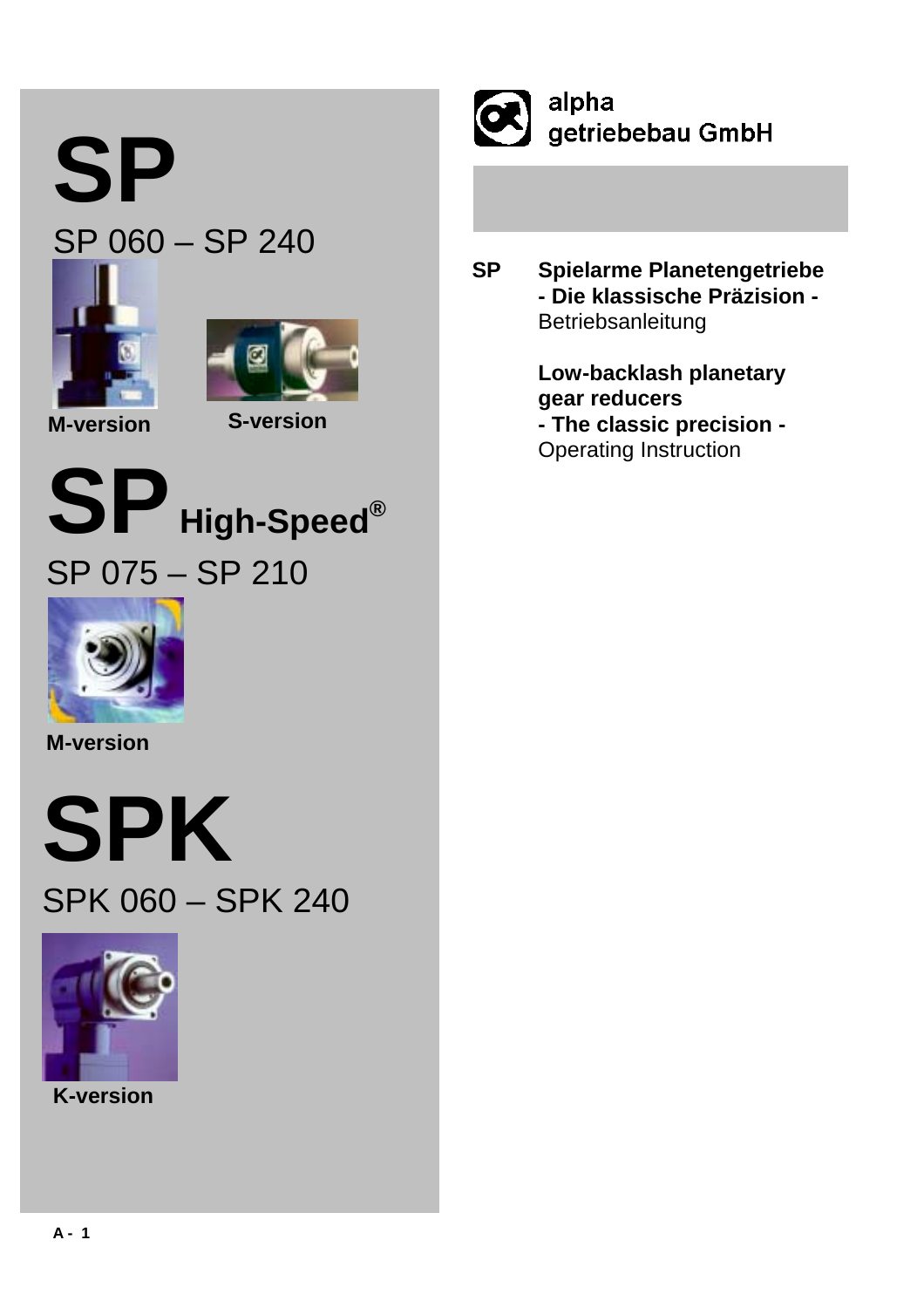|                                   | <b>INHALT</b>                                                                                                         |                                                |    | <b>CONTENTS</b>                                                                                                                                |                                                |  |
|-----------------------------------|-----------------------------------------------------------------------------------------------------------------------|------------------------------------------------|----|------------------------------------------------------------------------------------------------------------------------------------------------|------------------------------------------------|--|
| 1.                                | <b>Sicherheitshinweise</b>                                                                                            | $A - 2$                                        | 1. | <b>Safety-Notice</b>                                                                                                                           | $A - 2$                                        |  |
| 2.                                | <b>Allgemeine Hinweise</b>                                                                                            | $A - 3$                                        | 2. | <b>General Information</b>                                                                                                                     | $A - 3$                                        |  |
| 3.                                | Lieferzustand                                                                                                         | $A - 3$                                        | 3. | <b>Equipment as supplied</b>                                                                                                                   | A- 3                                           |  |
| 4.                                | Lagerung                                                                                                              | $A - 3$                                        | 4. | <b>Storage</b>                                                                                                                                 | $A - 3$                                        |  |
| 5.<br>5.1.                        | <b>Technischer Aufbau und</b><br>Wirkungsweise der Spielarmen<br>Planetengetriebe<br>Aufbau der Motoranbauversion "M" | $A - 4$                                        | 5. | <b>Technical Design and Principle</b><br>of Operation of the Low Backlash<br><b>Planetary Gear Reducer</b><br>5.1. Design of the Motor-Mounted | A- 4                                           |  |
|                                   | (Baugrößen 060 - 240)                                                                                                 | A-4                                            |    | version "M" (Sizes 060 - 240)                                                                                                                  | A- 4                                           |  |
|                                   | 5.2. Aufbau der Separatversion "S"<br>(Baugrößen 060 - 180)                                                           | A- 5                                           |    | 5.2. Design of the Self-Contained<br>version "S" (Sizes 060 - 180)                                                                             | A- 5                                           |  |
| 5.3.                              | "Aufbau der Winkelversion "K<br>(Baugrößen 060 - 180)                                                                 | $A - 6$                                        |    | 5.3. Design of the Angular version "K"<br>(Sizes 060 - 180)                                                                                    | A- 6                                           |  |
| 6.                                | Getriebedaten - Typenschild                                                                                           | $A - 7$                                        | 6. | <b>Gear Data - Nameplate</b>                                                                                                                   | A- 7                                           |  |
| $\overline{7}$ .<br>7.1.          | <b>Motoranbau</b><br>Anbau von Motoren B5/B14                                                                         | A-8<br>A-9                                     | 7. | <b>Motor - Mounting</b><br>7.1. Mounting on Type B5/B14 motors                                                                                 | A-8<br>A-9                                     |  |
| 8.                                | Getriebeeinbau                                                                                                        | $A-12$                                         | 8. | <b>Mounting the Gear Unit</b>                                                                                                                  | $A-12$                                         |  |
| 9.<br>9.1.<br>9.2.<br>9.3.<br>9.4 | <b>Schmierung und Wartung</b><br><b>Allgemeines</b><br>Einbaulagen<br>Ölmengen<br>Ölwechsel                           | $A-12$<br>$A-12$<br>$A-13$<br>$A-14$<br>$A-15$ | 9. | <b>Lubrication and Maintenance</b><br>9.1. General<br>9.2. Mounting Position<br>9.3. Oil Quantities<br>9.4 Oil Change                          | $A-12$<br>$A-12$<br>$A-13$<br>$A-14$<br>$A-15$ |  |
| 10.                               | Schraubenverbindungen                                                                                                 | $A-16$                                         |    | <b>10. Bolt Connections</b>                                                                                                                    | $A-16$                                         |  |
| 11.                               | <b>Service</b>                                                                                                        | $A-17$                                         |    | 11. Service                                                                                                                                    | $A-17$                                         |  |
|                                   |                                                                                                                       |                                                |    |                                                                                                                                                |                                                |  |

|  | <b>Conversion Table:</b>                                                                                 |                                      |
|--|----------------------------------------------------------------------------------------------------------|--------------------------------------|
|  |                                                                                                          | $1 \text{ mm} = 0.03937 \text{ in.}$ |
|  | 1 Nm = 8.85 in. lb <sub>f</sub> .<br>1 kgcm <sup>2</sup> = 8.85 x 10 <sup>-4</sup> in. lb.s <sup>2</sup> | 1 kg = $2.205$ lb.                   |
|  | $1 N = 0.225 lbf$                                                                                        |                                      |

# **1. Sicherheitshinweise**

**Bitte lesen Sie vor der Inbetriebnahme des Getriebes diese Betriebsanleitung und die Sicherheitshinweise aufmerksam durch und beachten Sie diese.**

**Die Einhaltung der Hinweise bedingt die Erfüllung eventueller Garantieansprüche**.

Diese Betriebsanleitung ist Teil des Lieferumfanges. Bei der Inbetriebnahme sind die Vorschriften der Motorhersteller und die gültigen Richtlinien der nationalen Berufsgenossenschaften der jeweiligen Länder zu berücksichtigen.

# **1. Safety-Notice**

**These Operating Instructions and the safety information should be read through carefully and complied with before taking the gear reducer into service.**

**Compliance with these instructions is essential in order to ensure that future warranty claims are honored.**

The Operating Instructions are included in the scope of supply. The instructions of the motor manufacturers and of the national employers´ liability insurance associations must be **observed** when putting the gear reducers into service.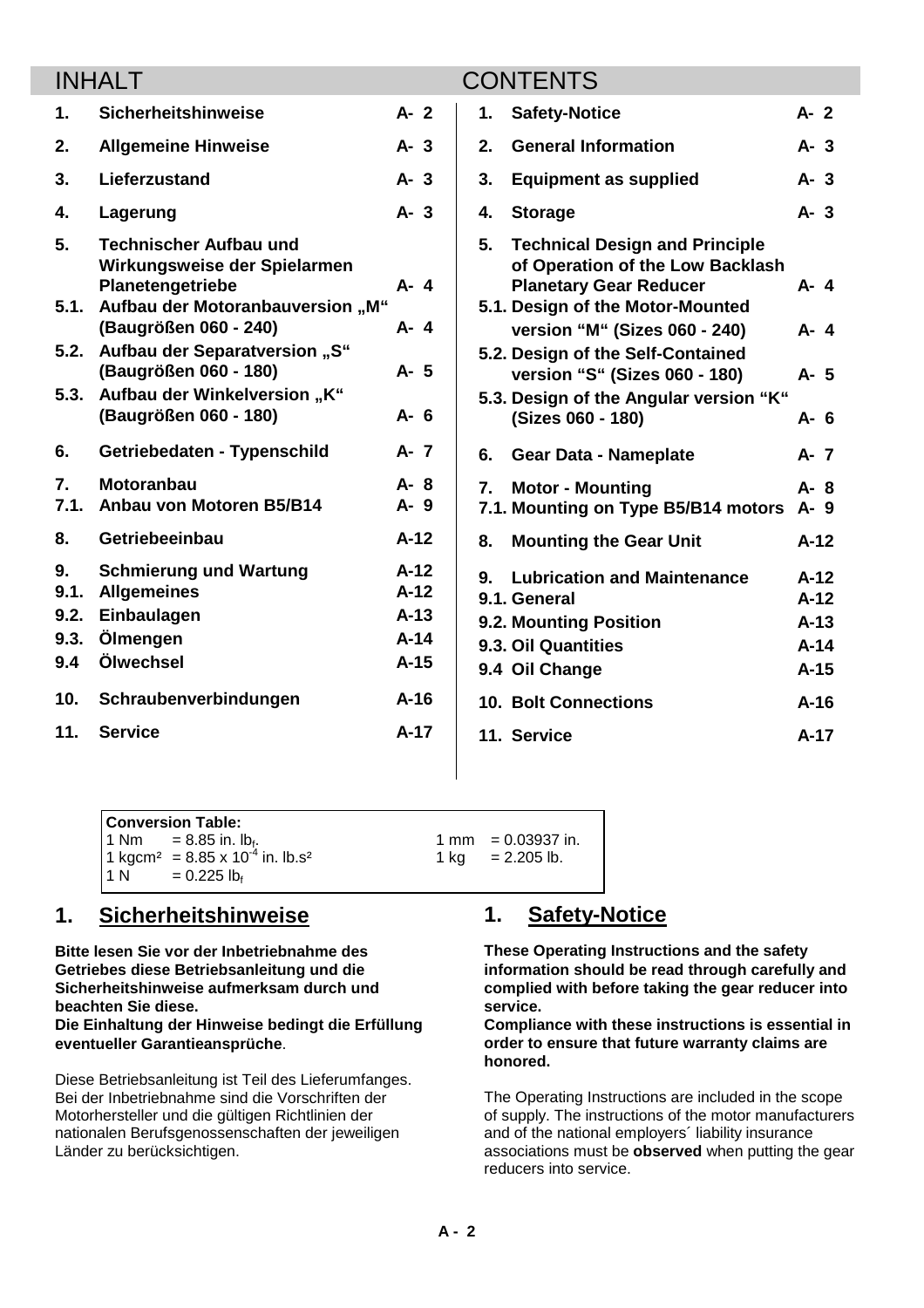# **2. Allgemeine Hinweise**

**Die Betriebsanleitung soll Ihnen helfen, die Getriebe, unter Beachtung der geltenden Vorschriften, in Betrieb zu nehmen und den vollen Funktionsnutzen aus dem Getriebe zu ziehen.** Alle hierfür erforderlichen Technischen Daten können dem Prospekt entnommen werden.

Sie enthält außerdem wichtige Hinweise für die Wartung.

Die CE-Kennzeichnung sowie die EG-Konformitätserklärung sind **nicht** erforderlich, da es sich bei Getrieben, sowie bei Getriebemotoren, nicht um eine Maschine im Sinne der EG-Maschinenrichtlinie handelt.

# **3. Lieferzustand**

#### **Motoranbaugetriebe / Winkelgetriebe**

Die Getriebe werden entweder ohne Motor, jedoch vorbereitet für den Motoranbau, oder mit angebautem Motor geliefert.

**Werkseitig werden sie mit Schmierstoff befüllt**. An - und Abtrieb sind vor Korrosion mit einem Korrosionsschutzmittel behandelt. Die Wellen sind zusätzlich mit Schutzkappen gegen Beschädigung geschützt.

#### **Separatgetriebe**

Das Getriebe ist werkseitig mit Öl befüllt. An - und Abtrieb sind mit Korrosionsschutzmittel behandelt.

Bei allen Versionen muß vor der Montage des Getriebes das Korrosionsschutzmittel rückstandsfrei entfernt werden.

#### **Achtung:**

Bei der Reinigung der Welle darauf achten, daß diese nicht mit Druckluft abgeblasen wird. Es kann dadurch zu einem Luftüberdruck im Getriebe kommen.

#### **Verpackung**

Im europäischen Raum werden die Getriebe in Kartons mit Papierpolstern verpackt. Die Papierpolster sind mehrfach verwendbar und recyclingfähig. Für den Versand nach Übersee werden die Getriebe in Folie eingeschlagen und im Karton eingeschäumt.

# **4. Lagerung**

Die Getriebe können max. 2 Jahre bei 0°C bis +30°C, trocken, horizontal in der Originalverpackung gelagert werden.

Für die Lagerlogistik empfehlen wir Ihnen das "first in first out" - Prinzip.

# **2. General Information**

**The Operating Instructions are intended to help you use the gear unit observing the relevant regulations and allow you to make full use of the gear reducer.**

All the requisite technical specifications can be found in the brochure.

In addition they contain important information regarding maintenance.

The CE mark and the EC declaration of conformity are **not** required, since neither gear reducers nor geared motors are machines as defined by the EC Directive on the safety of machines.

# **3. Equipment as supplied**

#### **Motor-Mounted-/ Angular Gear Reducer**

The gear units are supplied either without a motor but ready for mounting the motor, or with the motor mounted.

They **have been lubricated** at the factory. In- and output are treated with corrosion protection. The shafts are protected against damage with protective caps.

#### **Self-Contained Gear Reducer**

The gear reducers have been filled with oil at the factory. In- and output are treated with corrosion protection.

All versions have to be cleaned from corrosion protection before mounting the gear reducer.

#### **Attention:**

The flange should not be cleaned using high pressure air jets, which can pressurise the gearbox.

#### **Packaging**

The gear reducers are packed in cardboard boxes with paper paddings for shipment within Europe. The paper paddings can be reused several times and can also be recycled. For shipment oversea the gear reducers are wrapped in plastic sheeting and foamed into cardboard boxes.

# **4. Storage**

The gear units can be stored for a max. of 2 years at 0°C to + 30°C, dry in a horizontal position in the original packing.

For the storage logistic we recommend "first in - first out".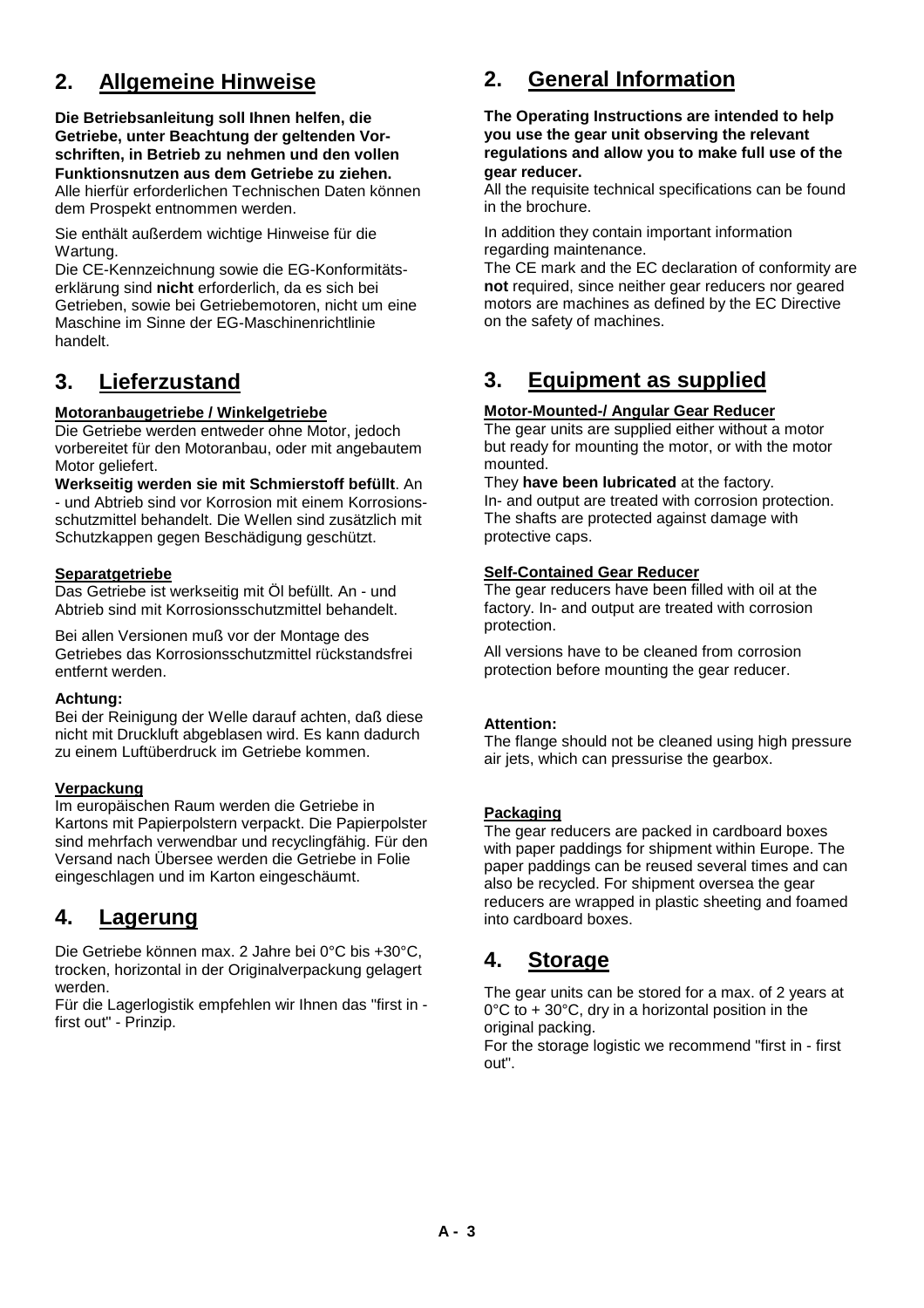# **5. Technischer Aufbau und Wirkungsweise der spielarmen Planetengetriebe**

Bei den Getrieben handelt es sich um Planetengetriebe oder Winkelgetriebe oder eine Kombination von beiden.

Für unterschiedliche Anwendungsfälle wird das Getriebe als Motoranbauversion "M" (Bild 5.1.1/5.1.2), Separatversion "S" (Bild 5.2.1/5.2.2) und als Winkelversion "K" (Bild 5.3.1-5.3.3) angeboten, wobei die Bezeichnung für das reine Winkelgetriebe "SK" und für das Winkelgetriebe mit Planetenstufe "SPK" lautet.

### **5.1 Aufbau der Motoranbauversion "M" (Baugrößen 060 - 240)**

# **5. Technical Design and Principle of Operation of the Low-backlash Planetary Gear-Reducer**

The gear reducers are planetary gear reducer or angular gear reducer or a combination of both. For different applications the gear reducer will be offered as Motor-mounted version "M" (Fig. 5.1.1/ 5.1.2), Self-contained version "S" (Fig. 5.2.1/5.2.2) and as Angular version "K" (Fig. 5.3.1-5.3.3). The real angular gear will be named "SK" and the angular gear with planetary stage "SPK".

#### **5.1 Technical Design of the "M"-Motor-Mounted Version (Sizes 060 - 240)**



**Bild 5.1.1 Aufbau der einstufigen Motoranbauversion Fig. 5.1.1 Technical Design of the single stage Motor mounted version**



#### **Bild 5.1.2 Aufbau der zweistufigen Motoranbauversion Fig 5.1.2 Technical Design of the two stage Motor**

• Die Abtriebswellenlagerung ist so ausgeführt, daß sie hohe externe Kippmomente und Axialkräfte aufnehmen kann.

# **mounted version**

The output shaft bearing is designed to withstand high external tilting moments and axial forces.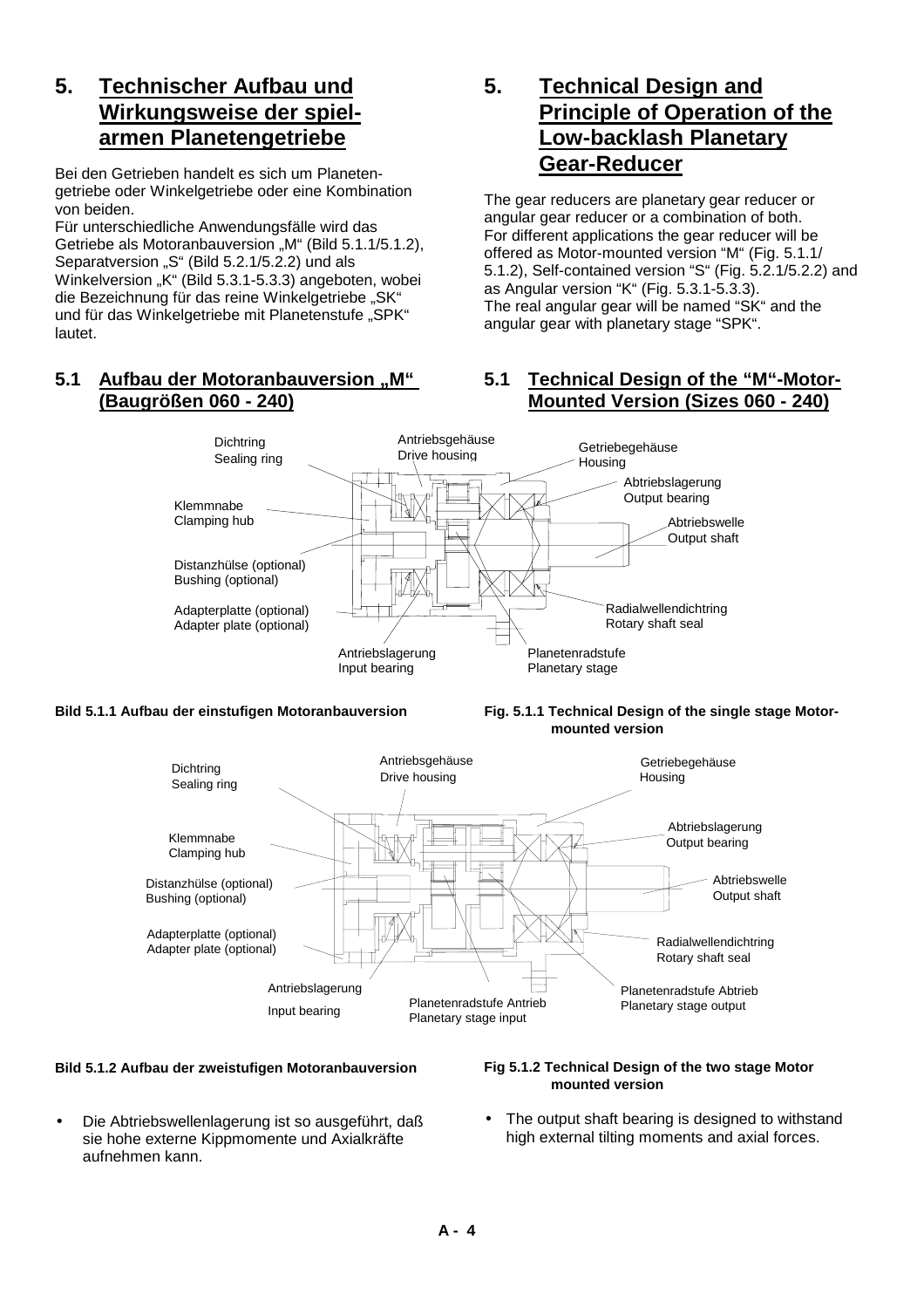- Die Getriebe sind werkseitig mit Öl befüllt, An- und Abtriebseite sind mit Radialwellendichtringen abgedichtet. *Die High-Speed*® *-Version (SPxxx-MC...) ist werkseitig mit Schmierstoff befüllt, die Antriebsseite ist mit einem Dichtring, die Abtriebsseite mit einem Radialwellendichtring abgedichtet.*
- Der Motoranbau ist durch die Klemmnaben äußerst schnell und einfach durchführbar.
- Die Zentrierung des Motors zur Getriebeachse erfolgt über die gelagerte Klemmnabe und nicht über die Adapterplatte. Ein radiales Verspannen des Motors ist somit ausgeschlossen.
- Hohe Flexibilität durch Anpassung an verschiedene Motoren mittels Adapterplatte und Distanzhülse.
- Das Getriebe besitzt einen integrierten thermischen Längenausgleich, dieser kompensiert die Motorwellen-Längenausdehnung bei Erwärmung.

#### **5.2 Aufbau der Separatversion "S" (Baugrößen 060 - 180)**

- The gear reducers are filled with oil by the manufacturer. The input and output sides are sealed by rotary shaft seals. *The High-Speed® version (SPxxx-MC...) is lubricated for lifetime, the input side is sealed with a shaft seal and the output side with a rotary shaft seal.*
- The reducer can be mounted on the motor very quickly and easily via the clamping hub.
- The motor is centered in relation to the reducer axis via the clamping hub and not via the adapterplate. This excludes the risk of radial distortion of the motor.
- The gear reducers can be adapted to a variety of motors with the aid of the adapterplate and bushing, thus ensuring a high degree of flexibility.
- The gear reducer is designed with an integrated thermal length compensation, which will compensate the motorshaft length extension in case of heating.

#### **5.2 Technical Design of the "S"-Self-Contained Version (Sizes 060 - 180)**



#### **Bild 5.2.1 Aufbau der einstufigen Separatversion Fig. 5.2.1 Technical Design of the single**

# **stage Self-Contained version**





 **stage Self-Contained version**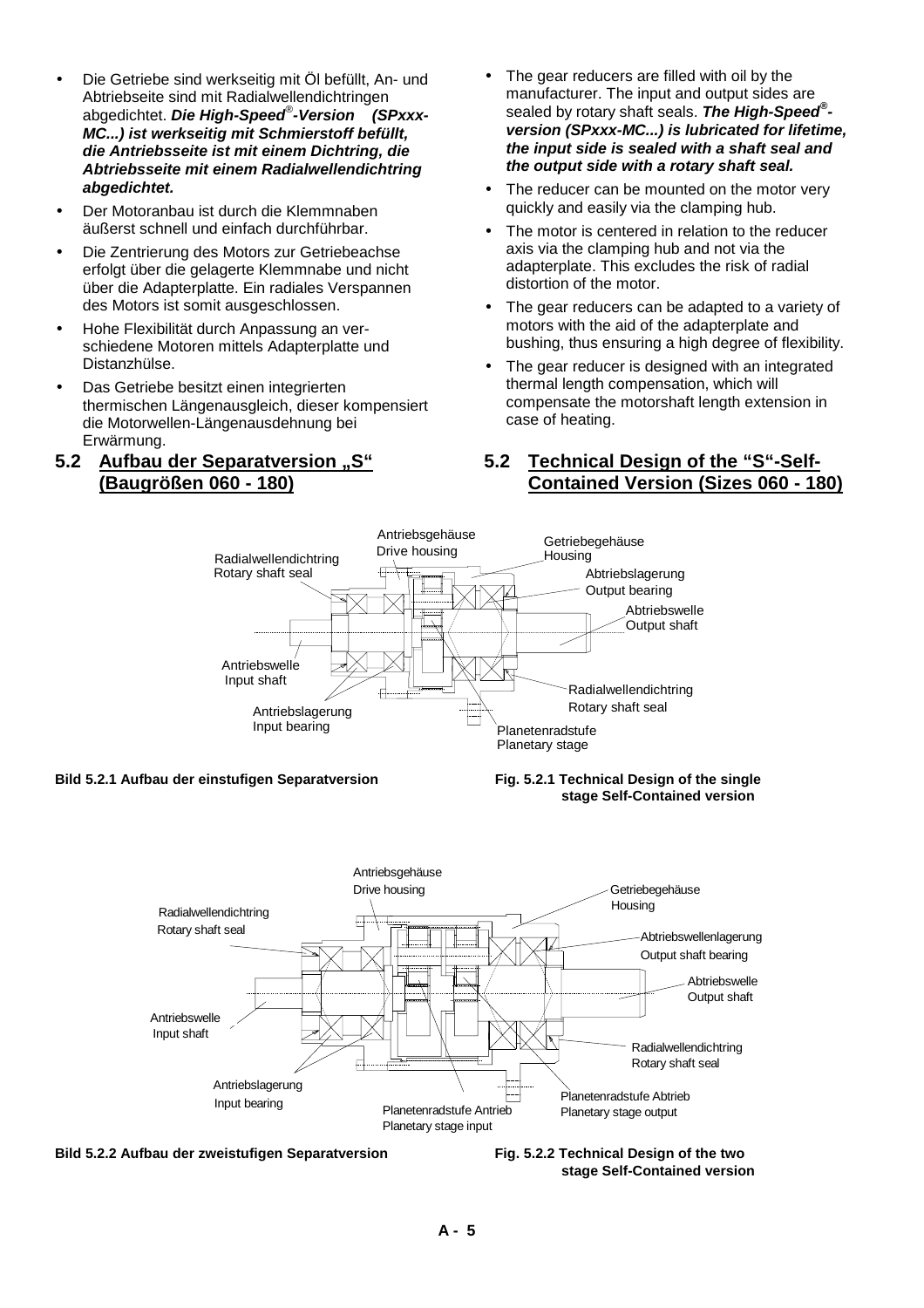- Die Antriebswelle bietet die Möglichkeit das Getriebe z.B. über eine Riemenscheibe direkt anzutreiben.
- Die An- und Abtriebswellenlagerung ist so ausgeführt, daß sie hohe externe Kippmomente und Axialkräfte aufnehmen kann.
- Das Getriebe ist werkseitig mit Öl befüllt, An und Abtriebseite sind mit Radialwellendichtringen abgedichtet.

#### **5.3 Aufbau der Winkelversion "K" (Baugrößen 060 - 180)**

- The input shaft offered the possibility to drive the gear reducer directly e.g. with an pulley.
- The input and output shaft bearing is designed to withstand high external tilting moments and axial forces.
- The gear reducer is filled with oil by the manufacturer. The input and output sides are sealed by rotary shaft seals.

**5.3 Technical Design of the "K"-Angular** 



**Bild 5.3.1 Aufbau des einstufigen Winkelgetriebes (SK) Fig. 5.3.1 Technical Design of the single stage**

 **angular gear version (SK)**



**Bild 5.3.2 Aufbau des zweistufigen Winkelgetriebes (SPK) Fig. 5.3.2 Technical Design of the two stage**

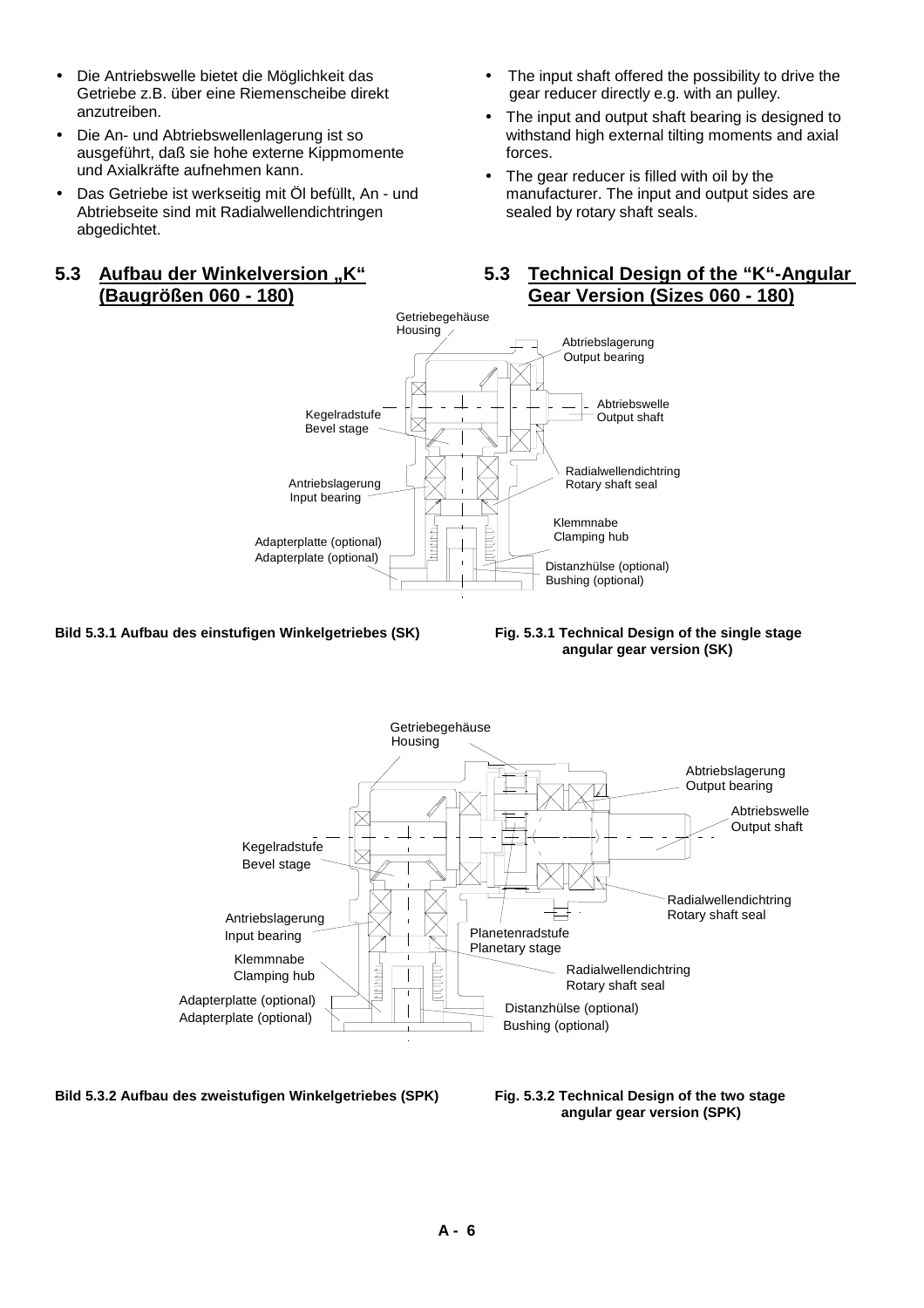

#### **Bild 5.3.3 Aufbau des dreistufigen Winkelgetriebes (SPK) Fig. 5.3.3 Technical Design of the three stage Angular**

- Die rechtwinklige Anordnung des Getriebes bietet die Möglichkeit, den Motor platzsparend anzubauen.
- Die Abtriebswellenlagerung ist so ausgeführt, daß sie hohe externe Kippmomente und Axialkräfte aufnehmen kann.
- Das Getriebe ist werkseitig mit Öl befüllt, An und Abtriebseite sind mit Radialwellendichtringen abgedichtet.
- Der Motoranbau ist durch die Klemmnaben äußerst schnell und einfach durchführbar.
- Die Zentrierung des Motors zur Getriebeachse erfolgt über die gelagerte Klemmnabe und nicht über die Adapterplatte. Ein radiales Verspannen des Motors ist somit ausgeschlossen.
- Hohe Flexibilität durch Anpassung an verschiedene Motoren mittels Adapterplatte und Distanzhülse.
- Das Getriebe besitzt einen integrierten thermischen Längenausgleich, dieser kompensiert die Motorwellen-Längenausdehnungen bei Erwärmung.

# **6. Getriebedaten - Typenschild**

Bei der "M" und "K" - Version befindet sich das Typenschild auf der Adapterplatte. Das Typenschild der "S" - Version ist auf dem Antriebsflansch angebracht.

# **gear version (SPK)**

- The right-angled arrangement of the components offered the possibility for an space-saving motor mounting.
- The output shaft bearing is designed to withstand high external tilting moments and axial forces.
- The gear reducer is filled with oil by the manufacturer. The input and output sides are sealed by rotary shaft seals.
- The reducer can be mounted on the motor very quickly and easily via the clamping hubs.
- The motor is centered in relation to the reducer axis via the clamping hub and not via the adapter plate. This excludes the risk of radial distortion of the motor.
- The gear reducers can be adapted to a variety of motors with the aid of the adapterplate and bushing, thus ensuring a high degree of flexibility.
- The gear reducer is designed with an integrated thermal length compensation, which will compensate the motorshaft length extension in case of heating.

# **6. Gear Data - Nameplate**

You can find the nameplate for the "M" and "K"-version on the adapterplate. The nameplate for the "S"-version is located on the

input flange.



**Bild 6.1 Typenschild für M- und S-Version Fig 6.1 Nameplate for M- and S-version**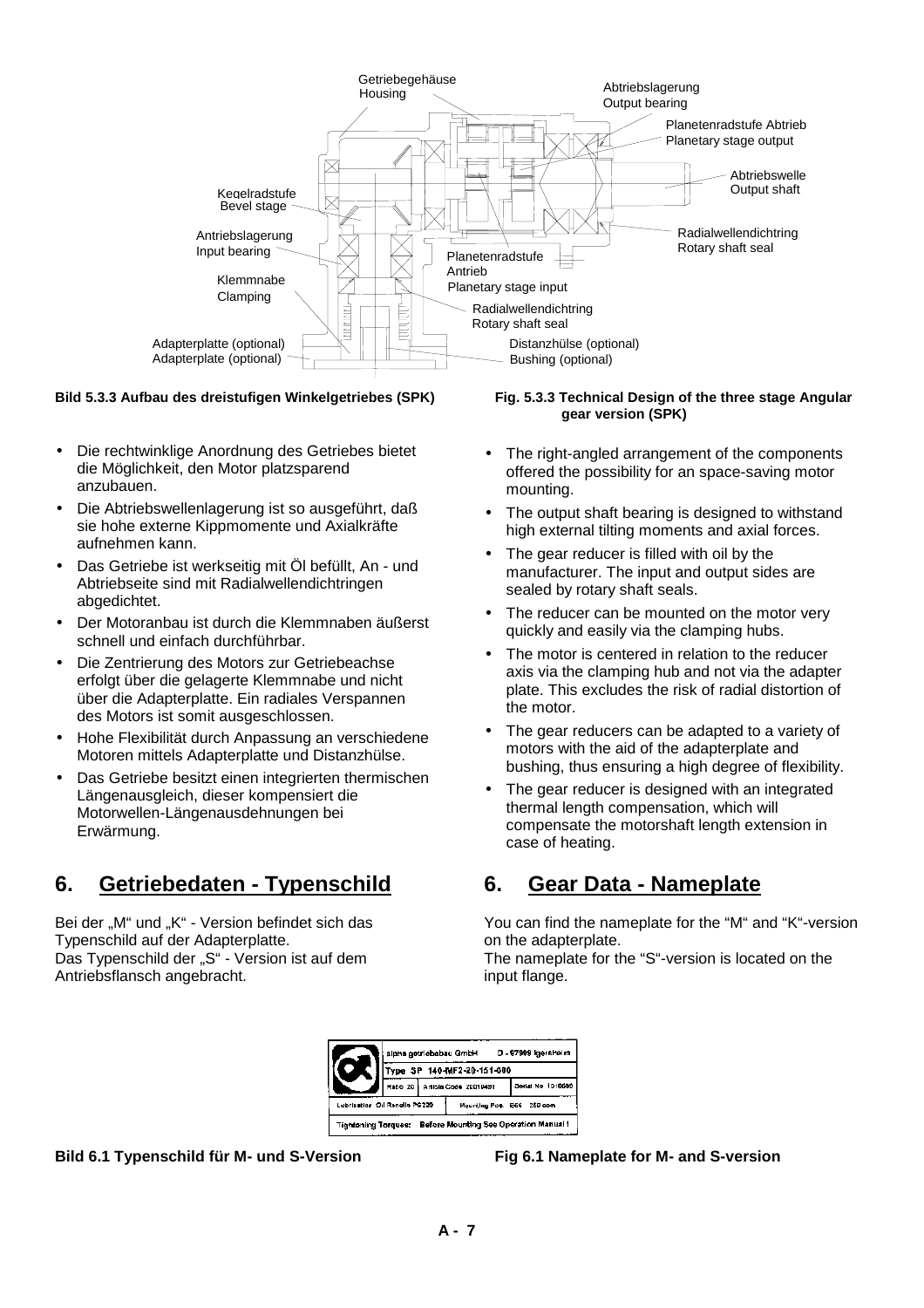

#### **Bild 6.2 Typenschild für K-Version Fig 6.2 Nameplate for K-version**

## **7.** Motoranbau "M"- und "K"-**Version**

Einfachste Adapterteile ermöglichen es, daß diese Getriebe an praktisch jeden Motor (M-Version: Bauform B5 wie auch B14; K-Version: Bauform B5) angebaut werden können.

Über die gelagerte Klemmnabe wird die Verbindung zwischen der Motorwelle und der Getriebeantriebswelle hergestellt. Die **Zentrierung** des **Motors** erfolgt **über** diese **Klemmnabe**. Die **Zentrierung** des **Motors über** den **Flansch entfällt**. In der Adapterplatte ist nur noch eine Freidrehung vorhanden. Die Klemmnaben sind an die gängigen Motorwellendurchmesser direkt angepaßt.

Für nicht häufig auftretende Wellendurchmesser werden geschlitzte Distanzhülsen (Dicke min. 1mm) verwendet (Bild 7.1). Der Schlitz muß in Überdeckung mit einem Schlitz der Klemmnabe montiert werden (K-Version immer mit mindestens einer Distanzhülse).

Bei Motoren mit **Paßfeder** wird die Paßfeder entfernt. Die anzubauenden Motoren sollten eine glatte Welle und eine Rund- und Planlaufgenauigkeit "N" nach DIN 42 955 aufweisen.

# **7. Motor Mounting "M"- and "K" version**

These gear reducers can be mounted on virtually any motor (M-version: type B5 as well as B14; K-version type B5) with the aid of simple adapter parts.

The input shaft of the gear reducer is connected to the motor shaft via a bearing supported clamping hub. The **motor** is **centered** by these **clamping hub**. This makes it **unnecessary** to **center** the **motor** by means of the **flange**. The bore in the adapterplate is just a clearing hole. The clamping hubs have been directly adapted to the standard motor shaft diameters.

Distance sleeves (bushings thickness min. 1mm) allows easy adaption to less current motor shafts (see Fig. 7.1). These bushings are slotted and the slot must be turned to coincide with one of the slots in the clamping hub (K-version always with at least one bushing).

The **key** is removed from motors in which such a key has been fitted. We recommend the use of **motors** with a smooth motor shaft and the concentric running accuracy "N" to DIN 42 955.

#### **M-Version:**



Geoutere Weste nir Cistanzhetse<br>Keywayed shaff with bushing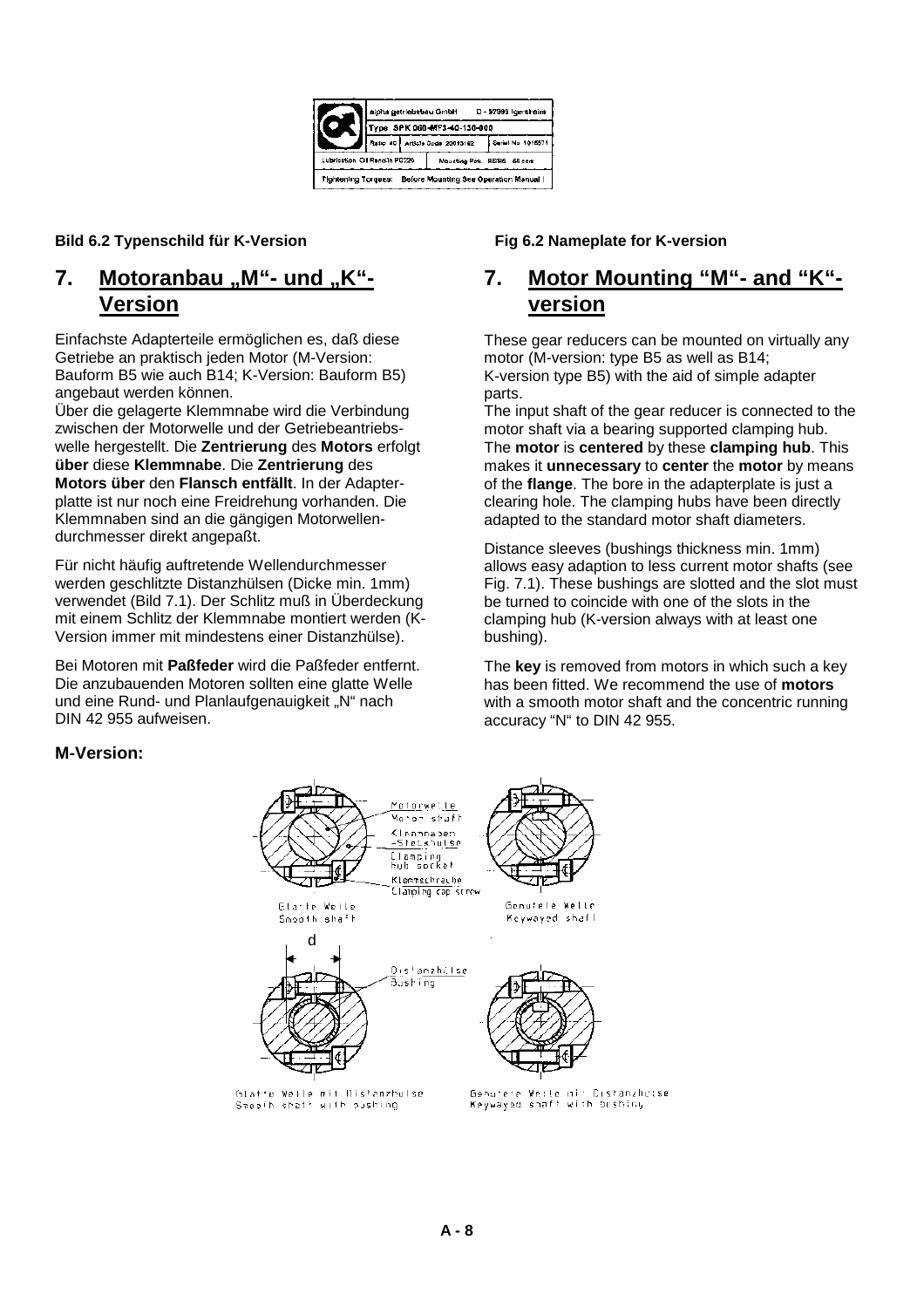

Genutete Welle mit Distanzhülse Keywayed shaft with bushing

## **7.1 Anbau von Motoren der Bauform B5 (M- u. K-Version) und B14 (M-Version)**

Motorwelle, Bohrung der Klemmnabe und ggf. die Distanzhüse gründlich reinigen*,* ebenso die Plananlageflächen von Motor und Getriebe.

**B5** *(Bild 7.1.1):* Klemmnabe so drehen, daß die Klemmschrauben in Überdeckung mit den Montagebohrungen in der Adapterplatte stehen (K-Version: nur eine Klemmschraube vorhanden). Motor aufschieben, bis Adapterplatte und Motoranbaufläche anliegen. Es darf kein Spalt mehr zwischen Motor und Getriebe sein.

*B14 (Bild 7.1.2):* Die Adapterplatte ist mit Stehbolzen und Muttern an das Getriebe geschraubt. Zunächst muß die Adapterplatte vom Getriebe demontiert und an den Motor geschraubt werden. Verschraubung sichern mit Loctite 221 (Anzugsdrehmoment s. Tab. 10.2). Klemmnabe so verdrehen, daß die Klemmschrauben in Überdeckung mit den Montagebohrungen in der Adapterplatte stehen. Motor mit der Adapterplatte auf das Getriebe schieben bis Adapterplatte und Getriebe anliegen. Es darf kein Spalt mehr zwischen Adapterplatte und Getriebe sein. Der Motor muß sich "leicht" aufschieben lassen.

**Achtung**: Um Verspannungen durch das Eigengewicht des Motors und/oder des Getriebes zu vermeiden, empfehlen wir diesen Fügevorgang in **vertikaler** Lage vorzunehmen. Hierbei darf die Axialkraft auf die Klemmnabe den in Tab.7.1.1 und 7.1.2 angegebenen Wert nicht überschreiten. Wird die Kraft dennoch überschritten, dann ist der Längenausgleich bei Wärmedehnung der Motorwelle nicht mehr gewährleistet. Dies kann zu Beschädigungen an Motor und/oder Getriebe führen.

**Achtung**: Bei Motoren mit Wellenbund bzw. mit ausgeprägtem Übergangsradius und bei Motoren mit längeren Wellen, als für das jeweilige Getriebe zulässig:

Der Wellenbund bzw. der Radius oder das Wellenende kann bereits an der Klemmnabe anliegen, bevor die Adapterplatte und die Motoranlagefläche anliegen. Werden in diesem Fall Motor und Getriebe miteinander verschraubt, so kann dies durch Verspannungen zur Zerstörung oder Beschädigung



Bild 7.1: Anpassung an die Motorwellen Fig 7.1: Adapting to different motor shafts

### **7.1 Mounting on Type B5 motors (M- and K-version) and B14 motors (M-version)**

Thoroughly clean the motor shaft, the hole in the clamping hub and any fitted bushing. Similarly, clean the plain surfaces on the motor and gear unit.

**B5 (Fig.** *7.1.1***):** Turn the clamping hub such that the clamping screws are located coincident with the access holes in the adapterplate (K-version: only one clamping screw). Put the motor into the gear reducer until the adapterplate and the motor fit closely. There is to be no gap between the motor and the gear reducer.

*B14 (Fig. 7.1.2):* The adapterplate is bolted to the planetary gear reducer via stud bolts and nuts. Remove the adapterplate from the gear reducer and screw it onto the motor; secure with Loctite 221 (thightening torque s.Tab. 10.2). Turn the clamping hub so that the locking screws coincide with the assembly holes in the adapterplate. Put the motor with the adapterplate onto the gear reducer until the adapterplate and the motor fit closely. There is to be no gap between the adapterplate and gear reducer. There needn´t be any problem to put the motor easily into the gear reducer.

**Attention**: To avoid distorsions caused by the own weight of the motor and/or of the gear we recommand you to carry out the adaptation process in the **vertical** position. While doing this the axial force on the clamping hub is not to surpass the value given in the tables 7.1.1 and 7.1.2. If the value allowed is surpassed in spite of that, the longitudinal neutralization in case of a thermal expansion of the motor shaft is no longer guaranteed. This may cause damages to the motor and/or the gear reducer.

**Attention:** In case of motors with shaft collar respectively with a great transitional radius and in case of motors with shafts that are longer than the value allowed for the specific gear reducer: The shaft collar respectively the radius or the shaft

end may already fit closely to the *clamping hub* before the adapterplate and the motor fit closely. If in this case the motor and the gear reducer are screwed together, it may cause the destruction or the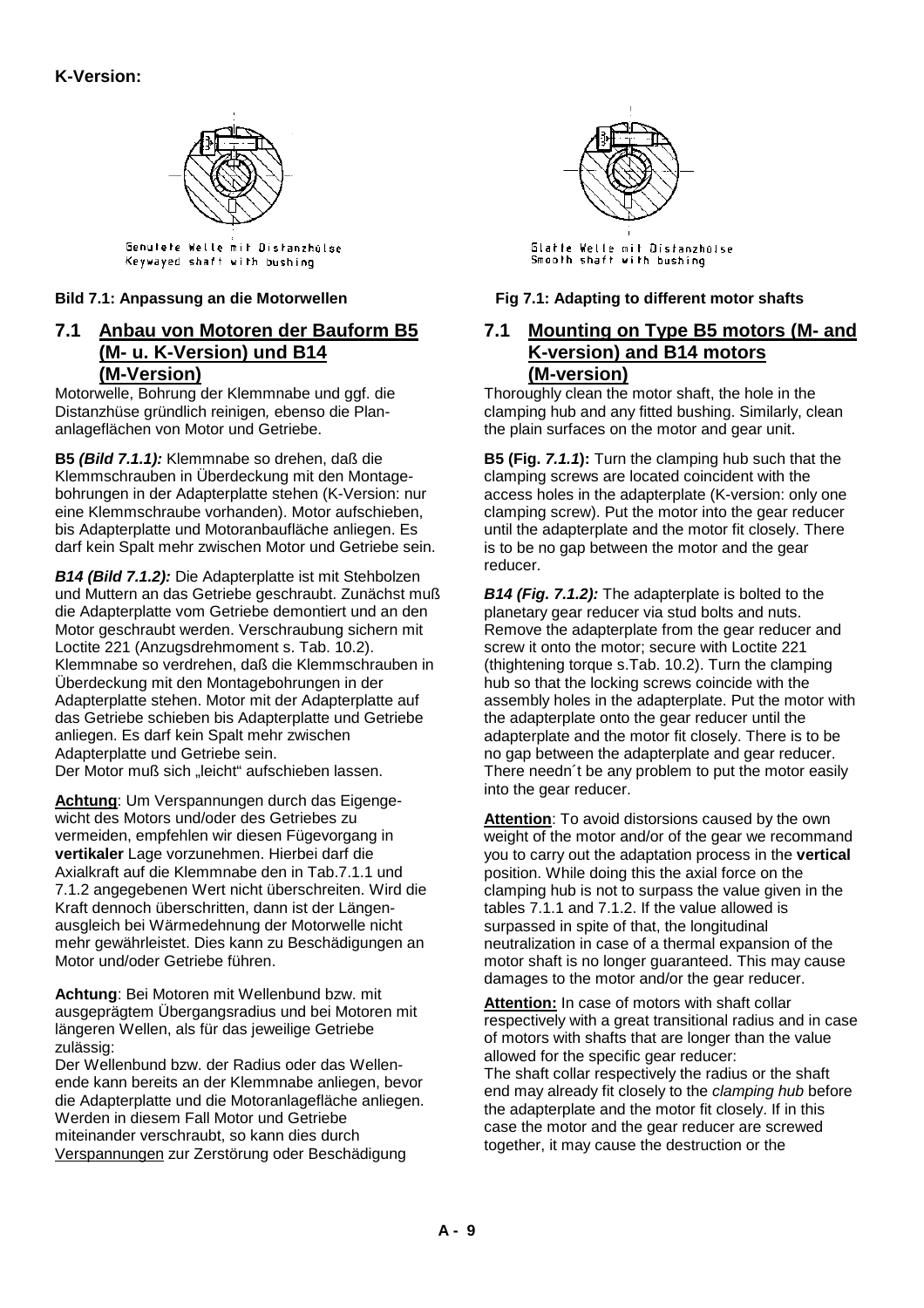Motors und/oder des Getriebes führen. Bitte prüfen Sie in solchen Fällen die Störkanten durch Nachmessen bzw. durch Maßprüfung aufgrund unserer Katalogangaben und der Angaben des Motorherstellers. Es kann in beiden Fällen durch die Verwendung einer breiteren Adapterplatte bzw. eines Zwischenflansches Abhilfe geschaffen werden.

Klemmschrauben zunächst ohne Drehmoment anlegen (K-Version nur eine Klemmschraube vorhanden).

B5: Motor mit der Adapterplatte über Kreuz verschrauben (Tabelle 10.2)

B14: Getriebe mit der Adapterplatte über Kreuz verschrauben (Stehbolzen und Muttern) Tab. 10.2. Sichern der Schrauben mit Loctite 221.

Dann Klemmschrauben wechselweise in mind. drei Schritten bis zum vorgeschriebenem Drehmoment anziehen (K-Version: 1 Schritt).

Die erforderlichen Werkzeuge und Anzugsmomente können Tab. 7.1.1 und Tab. 7.1.2 entnommen werden.

Die beigepackten Verschlußstopfen in die Montagebohrungen der Adapterplatte eindrücken, bis zum Bund einschieben.

Die Demontage erfolgt in umgekehrter Reihenfolge.

damaging of the motor and/or of the gear reducer because of distorsions. In cases like this, please check the edges with the help of measuring or checking the measures according to the information given in our catalogue and the information given by the manufacturer of the motor. In both cases the problems can be solved by using a broader adapterplate respectively an intermediate flange. The clamping screws should initially be screwed in without torque (K-version: it exists only one clamping screw).

B5: Screw the motor and the adapterplate crosswise together (table 10.2)

B14: Screw the adapterplate crosswise onto the gear reducer (stud bolts and nuts) table 10.2;

Secure with Loctite 221.

Then alternately tightened the clamping screws to the specified torque in at least three stages (K-version: 1 stage).

The applicable tools and tightening torques are listed in table 7.1.1 and table 7.1.2.

The enclosed plugs must be pressed into the assembly holes of the adapterplate until they are flush with the surface.

The parts are disassembled in reverse order.







**Bild 7.1.2: Anbau von Motoren der Bauform B14 Fig. 7.1.2: Mounting on B14 type motors**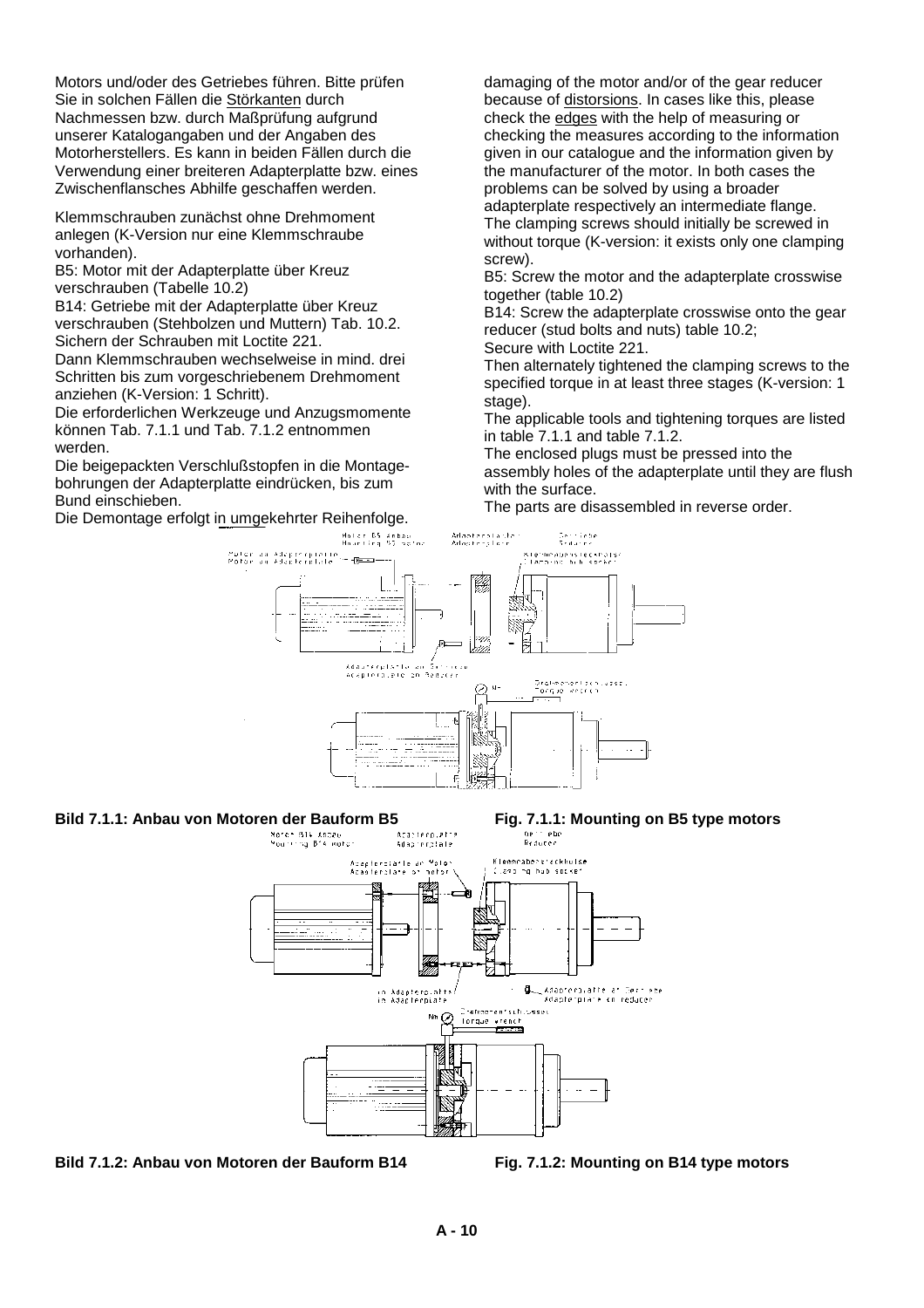|     | Getriebe-<br>größe          | Klemmnaben-<br>innen $\varnothing$ [mm] <sup>1)</sup> | Klemmschraube<br><b>DIN 912 12.9</b> | <b>Schlüsselweite</b><br>[mm]     | Anzugsmoment<br>[Nm]             | max. Axialkraft<br>[N]     |  |
|-----|-----------------------------|-------------------------------------------------------|--------------------------------------|-----------------------------------|----------------------------------|----------------------------|--|
|     | <b>Gear reducer</b><br>size | <b>Clamping hub</b><br>bore dia.[mm] $1$              | <b>Clamping cap</b><br><b>screws</b> | <b>Width across flats</b><br>[mm] | <b>Tightening</b><br>torque [Nm] | max. Axial load<br>[N]     |  |
|     | 060                         | $≤ 14$                                                | M 4                                  | 3                                 | 5,0                              | 80                         |  |
|     | 075                         | $\leq 19$                                             | M 5                                  | $\overline{4}$                    | 9,5                              | 100                        |  |
|     | 100                         | $\leq 14$<br>$>14 \le 19$<br>$>19 \le 32$             | M 5<br>M 6<br>M 8                    | 4<br>5<br>6                       | 9,5<br>16,0<br>39,0              | 100                        |  |
|     | 140                         | $\leq 19$<br>$>19 \le 24$<br>$>24 \le 38$             | M 6<br>M 8<br>M10                    | 5<br>6<br>8                       | 16,0<br>39,0<br>77,0             | 150                        |  |
|     | 180                         | $\leq 19$<br>$>19 \le 24$                             | M 6<br>M 8                           | 5<br>6                            | 16,0<br>39,0                     | 1-stufig<br>190<br>1-stage |  |
|     |                             | $>24 \le 48$                                          | M10                                  | 8                                 | 77,0                             | 2-stufig<br>150<br>2-stage |  |
| 210 | 1-stufig<br>1-stage         | $\leq 55$                                             | M12                                  | 10                                | 135,0                            | 220                        |  |
|     | 2-stufig<br>2-stage         | $\leq 48$                                             | M10                                  | 8                                 | 77,0                             | 190                        |  |
| 240 | 1-stufig<br>1-stage         | $\leq 60$                                             | M16                                  | 14                                | 330,0                            | 250                        |  |
|     | 2-stufig<br>2-stage         | $\leq 48$                                             | M10                                  | 8                                 | 77,0                             | 190                        |  |

 $\frac{1}{1}$  siehe Bild 7.1 Seite A- 8  $\frac{1}{1}$  see pic. 7.1 page A- 8

#### **Tabelle 7.1.1: Schrauben und Schlüsselweiten für die Klemmnaben (M-Version)**

**Table 7.1.1: Screws and width across flats for the clamping hubs (M-version)**

| Getriebegröße                                                                  |                                                                                 | Klemmnaben-<br>innen- $\varnothing$ [mm] | Klemmschraube<br><b>DIN 912 10.9</b>                        | <b>Schlüsselweite</b><br>[mm]     | Anzugsmoment<br>[Nm]             | max. Axialkraft<br>[N] |
|--------------------------------------------------------------------------------|---------------------------------------------------------------------------------|------------------------------------------|-------------------------------------------------------------|-----------------------------------|----------------------------------|------------------------|
|                                                                                | <b>Gear reducer</b><br><b>Clamping hub</b><br>size<br>bore dia.<br>[mm] $^{1)}$ |                                          | <b>Clamping cap</b><br><b>screws</b><br><b>DIN 912 10.9</b> | <b>Width across flats</b><br>[mm] | <b>Tightening</b><br>torque [Nm] | max. Axial load<br>[N] |
| <b>SK / SPK 060</b>                                                            |                                                                                 | $\leq 14$                                | M 5                                                         | 4                                 | 8,0                              | 17                     |
| SK 075 /<br><b>SPK 075</b>                                                     | 2-stufig<br>2-stage                                                             | $\leq 19$                                | M 6                                                         | 5                                 | 14,0                             | 51                     |
| <b>SPK 075</b>                                                                 | 3-stufig<br>3-stage                                                             | $\leq 14$                                | M 5                                                         | $\overline{4}$                    | 8,0                              | 17                     |
| SK 100 /<br><b>SPK 100</b>                                                     | 2-stufig<br>2-stage                                                             | $\leq 28$                                | M 8                                                         | $\,6$                             | 30,0                             | 49                     |
| <b>SPK 100</b>                                                                 | 3-stufig<br>3-stage                                                             | $\leq 19$                                | M 6                                                         | 5                                 | 14,0                             | 51                     |
| SK 140 /<br><b>SPK 140</b>                                                     | 2-stufig<br>2-stage                                                             | $\leq 35$                                | M10                                                         | 8                                 | 65,0                             | 80                     |
| <b>SPK 140</b>                                                                 | 3-stufig<br>3-stage                                                             | $\leq 28$                                | M 8                                                         | $6\phantom{1}$                    | 30,0                             | 49                     |
| SK 180 /<br><b>SPK 180</b>                                                     | 2-stufig<br>2-stage                                                             | $\leq 48$                                | M12                                                         | 10                                | 115,0                            | 118                    |
| <b>SPK 180</b>                                                                 | 3-stufig<br>3-stage                                                             | $\leq$ 35                                | M10                                                         | 8<br>65,0                         |                                  | 80                     |
| <sup>1)</sup> siehe Bild 7.1 Seite A- 8<br>$\frac{1}{1}$ see pic. 7.1 page A-8 |                                                                                 |                                          |                                                             |                                   |                                  |                        |



#### **Tabelle 7.1.2: Schrauben und Schlüsselweiten für die Klemmnaben (K-Version) Table 7.1.2: Screws and width across flats for the clamping hubs (K-version)**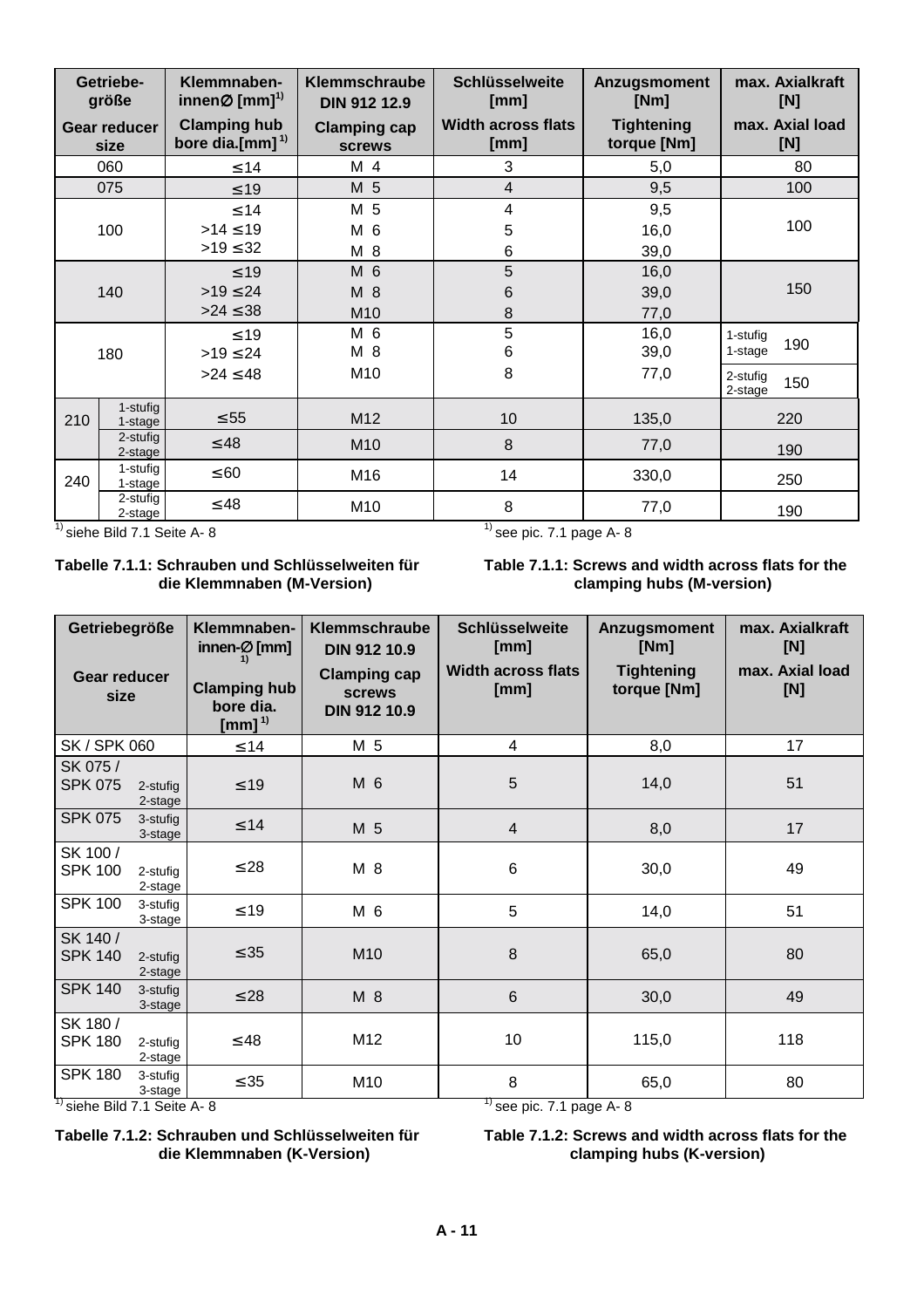#### **Werkzeuge zum Anziehen der Klemmnabe:**

Die Klemmschrauben M 4 bis M 8 können durch die Montagebohrungen in der Adapterplatte mit Steckschlüssel-Einsätzen mit 1/4 Zoll Vierkantantrieb angezogen werden.

Bei der Klemmschraube M10 muß ein Steckschlüsseleinsatz mit 3/8 Zoll Vierkantantrieb , bei M12 und M16 ein Steckschlüsseleinsatz mit ½ Zoll Vierkantantrieb, verwendet werden. Zusätzlich werden Drehmomentschlüssel für den entsprechenden Drehmomentenbereich benötigt.

# **8. Getriebeeinbau**

Wellenschutzkappe entfernen und Zentrierung, Welle sowie Anlagefläche gründlich reinigen.

Beim Einbau der Getriebe ist auf eine verspannungsfreie Montage zu achten. Zahnräder oder Zahnriemenscheiben sind gewaltfrei auf die Abtriebswelle zu montieren, keinesfalls dürfen sie durch Auftreiben oder Schlagen aufgezogen werden. Verwenden Sie nur geeignete Werkzeuge oder Vorrichtungen.

#### **Maximale statische Axialkräfte auf die Abtriebslager bei einer statischen Tragsicherheit**  $s_0 = 1.8$

(während des Aufschrumpfens des Zahnrades auf die Abtriebswelle)

Die Getriebe sind für jede Einbaulage geeignet. Beachten Sie hierzu Tabelle 9.3.1 bis 9.3.3. *(Achtung: Tabellen nicht gültig für SP-High-Speed® -Getriebe [SPxxx-MC-...]!)*

Oben angegebene Werte sind nur gültig für die einmalige Belastung des Getriebeabtrieblagers während der gesamten Lebensdauer des Getriebes!

# **9. Schmierung und Wartung**

## **9.1 Allgemeines**

Als Schmierung wird ein hochwertiges, synthetisches Getriebeöl der Viskositätskl. ISO VG 220 verwendet. Werksseitig werden die Getriebe mit dem Renolin PG 220 der Fa. Fuchs befüllt. In Sonderfällen wird auch Renolin PG 68, PG 100 oder Fett Optimol PD1 verwendet. Das eingefüllte Schmiermittel, sowie die benötigten Ölmengen sind auf dem Typenschild angegeben. Die Ölmengen gelten für einen typischen Positionierbetrieb und für die, bei Bestellung angegebene Einbaulage. Ist die Einbaulage bei Bestellung nicht bekannt, dann wird die Ölmenge für die horizontale Einbaulage (B5) eingefüllt. Im Bedarfsfall muß die Ölmenge entsprechend Tabelle 9.3.1 bis 9.3.3 korrigiert werden.

|                  | $F_{\text{amax}}$ [N] |
|------------------|-----------------------|
| SP <sub>60</sub> | 9250                  |
| <b>SP75</b>      | 10750                 |
| SP100            | 18500                 |
| SP140            | 31250                 |
| SP180            | 49750                 |
| SP210            | 83250                 |
| SP240            | 97750                 |
| $s_0 = 1.8$      | $F_r = 0$             |

#### **Tools for tightening the clamping hub:**

The clamping screws M 4 to M 8 can be tightened through the mounting holes in the adapterplate using socket wrenches with a 1/4 inch square drive. With the M 10 clamping screw a socket wrench with a 3/8 inch square drive and with the M12 and M16 a socket wrench with a ½ inch square drive must be used.

In addition, torque wrenches for the torque range are required.

# **8. Mounting the gear unit**

Remove the protective shaft cap and thoroughly clean the shaft, centering mechanism and mating faces.

When fitting the gear unit, distortion-free mounting should be ensured. Gear wheels or toothed-belt sprockets should be mounted on the output shaft without force. They should never be pulled on by forcing or hammering.

#### **Maximum static axial load onto the gearbox output bearings with a static** load safety of  $s_0 = 1.8$

(during shrink process of pinion onto output shaft)

Gear units may be used in any position. Please refer to Table 9.3.1 to 9.3.3. regarding this.

*(Attention:Tables not valid for SP-High-Speed® -Gear Reducers [SPxxx-MC-...]!)*

Above mentioned values are only allowed to be brought one time onto the gearbox output bearings during the lifetime of the gearbox!

# **9. Lubrication and Maintenance**

#### **9.1 General**

A high quality synthetic gear oil in the viscosity class ISO VG 220 is used for lubrication.

The gear units are filled at the factory with Renolin PG 220 from the company Fuchs. For special applications Renolin PG 68, PG 100 or grease Optimol PD1 can be used.

The filled-in lubricant as well as the required oil quantities are stated on the nameplate. These oil quantities apply for typical positioning operating modes and for the mounting orientation stated with the order. If the mounting orientation on ordering is not known, then the oil quantity for horizontal mounting (B5) is supplied. If necessary, the oil quantity must be corrected according to Table 9.3.1.to 9.3.3.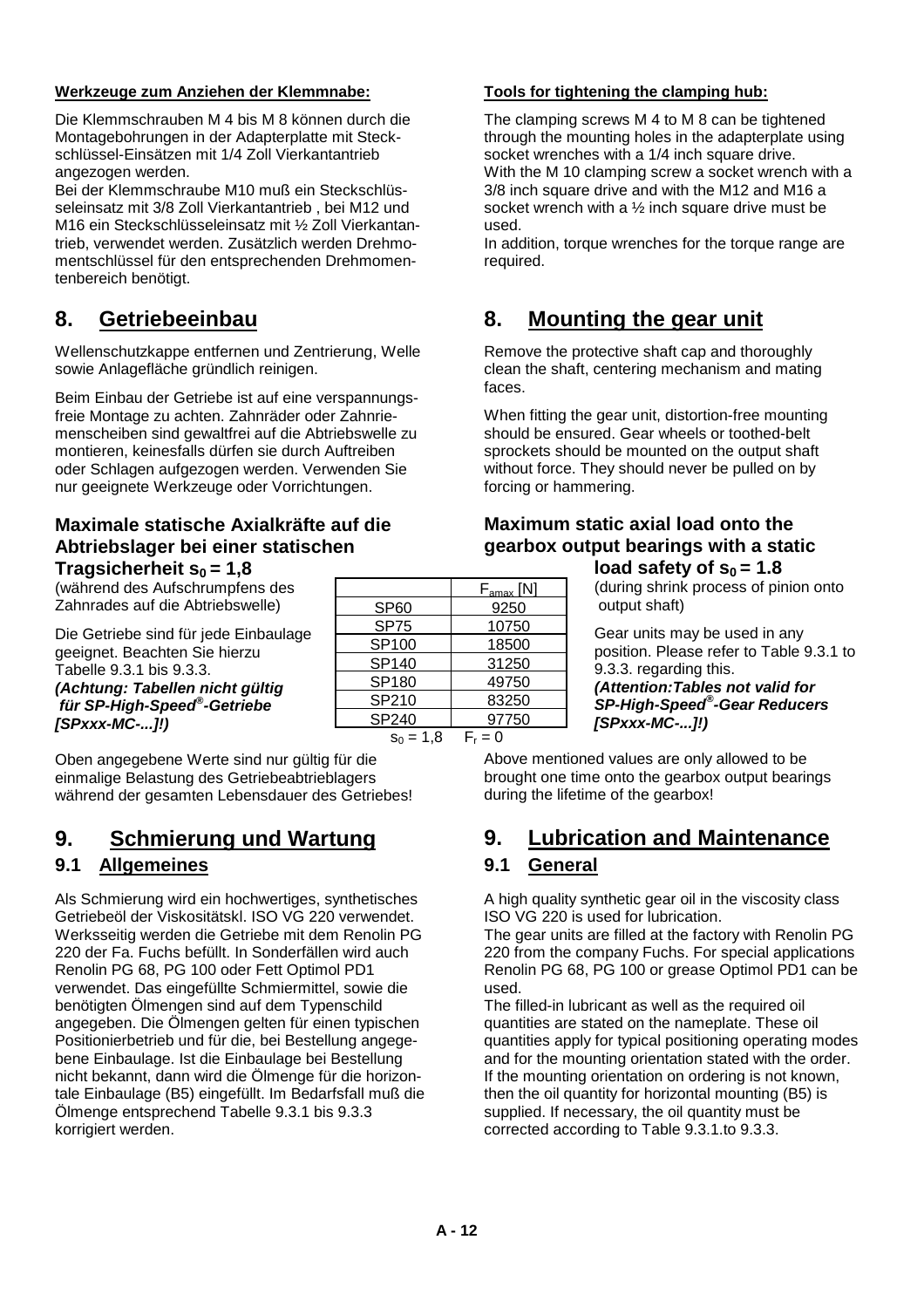| Schmierstoff               | Zulässige Getriebetemperatur                |
|----------------------------|---------------------------------------------|
| Lubrication                | <b>Permissible Gear Reducer Temperature</b> |
| Renolin PG 220 / Fa. Fuchs | $-10^{\circ}$ C bis/thru +90 $^{\circ}$ C   |

#### **Tabelle 9.1.1: Zulässige Getriebetemperatur**

*Das SP-High-Speed® -Getriebe [SPxxx-MC-...] ist lebensdauergeschmiert und wartungsfrei mit einer zulässigen Getriebetemperatur von –10°C bis +110°C.*

Beim Einsatz im Dauerbetrieb (S1) wird üblicherweise das gleiche Öl und die gleiche Ölmenge verwendet. Bei extremen Einsatzbedingungen werden eventuell andere Ölmengen und andere Öle erforderlich. Gleiches gilt für den Einsatz bei höheren Temperaturen, als den hier angegebenen.

#### In diesen Fällen **bitten wir um Rücksprache mit alpha getriebebau GmbH**.

#### **Achtung:**

Die Korrektur der Ölmenge darf nur mit dem, auf dem Typenschild angegebenen, Öl erfolgen. Ist dies nicht verfügbar, so ist ein kompletter Ölwech-

sel nötig (Abschnitt 9.4). Alternativ verwendbare Öle der Viskositätsklasse ISO VG 220 können Tabelle 9.1.2 entnommen werden.

#### **Mischen Sie keine verschiedenen Öle miteinander!**

extreme service conditions. The same also applies for service under higher temperatures than those specified here. Please **consult alpha getriebebau GmbH** in such cases. **Important:**

*–10°C thru +110°C.*

Correction of the oil quantity may only take place with the oil stated on the nameplate. If this is not available, then a complete oil change is necessary (point 9.4). Alternative oils acc. to viscosity class ISO VG 220 can be taken from Table 9.1.2.

**Table 9.1.1: Permissible Gear Reducer Temperatur** *The SP-High-Speed® -Gear Reducer [SPxxx-MC-...] is lubricated for lifetime and maintenancefree with*

The same oil grade and the same amount of oil is normally also used in continuous operation (S1). Other quantities and oil grades may be required under

*permissible Gear Reducer Temperature*

**Do not mix different oils!**

| <b>Schmiermittel</b>               |
|------------------------------------|
| Lubricant                          |
| Degol GS 220                       |
| Energol SG-XP 220                  |
| Polydea CLP 220                    |
| Renolin PG 220                     |
| Klübersynth GH 6-220               |
| Syntheso HT 220/ Syntheso D 220 EP |
| Glygoyle 30 / Glygoyle HE220       |
| Syntholube G 220 EP                |
| Optiflex 220                       |
| Tivela Öl WB (PG 220)              |
| 800/220                            |
|                                    |

**Tabelle 9.1.2: Alternativ verwendbare synthetische Table 9.1.2: Suitable alternative synthetic gear**

#### **9.2 Einbaulagen**

#### **9.2.1 Einbaulagen (M- u. S - Version)**



 **B5 - horizontal** B5 - horizontal



**V1 - vertikal Abtriebswelle nach unten** V1 - vertical output shaft facing downwards

#### *Achtung:*

*bei SP-High-Speed® -Getrieben (SPxxx-MC-...) ist kein Schmierstoffwechsel notwendig!*

#### *Attention:*

*no lubrication exchange is necessary for SP-High-Speed® - Gear Reducers (SPxxx-MC-...)!*

Getriebeöle der Viscositätskl. ISO VG 220 oils acc. to viscosity class ISO VG 220

#### **9.2 Mounting Positions**

#### **9.2.1 Mounting Positions (M- and S-version)**



**V3 - vertikal Abtriebswelle nach oben** V3 - vertical output shaft facing upwards

**S - schwenkbar aus horizontaler Lage um** ± **90°** Can be pivoted ± 90 from the horizontal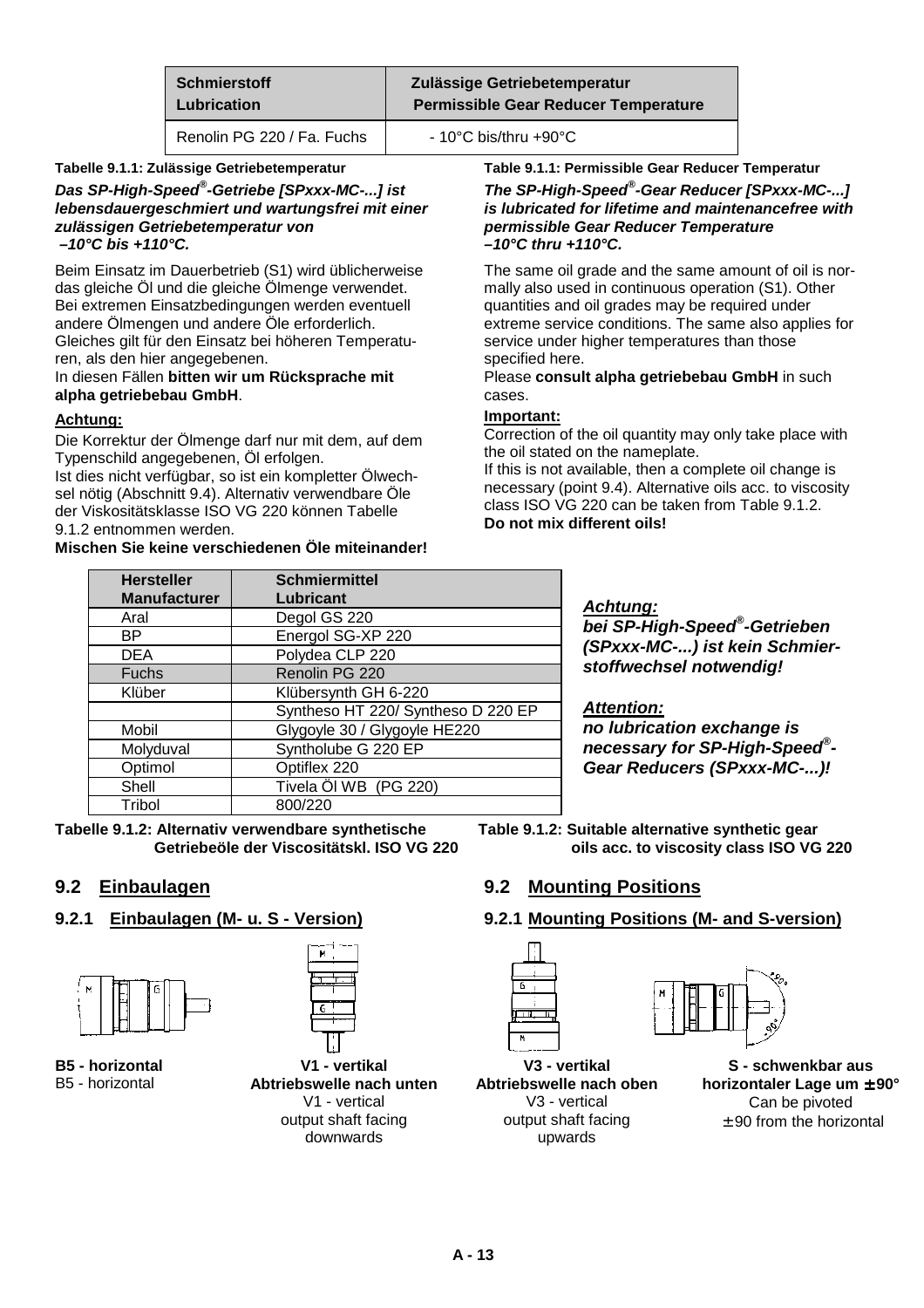#### **9.2.2. Einbaulagen (K - Version) 9.2.2. Mounting Positions (K-version)**

# $6<sup>1</sup>$

**B5/V3 - Abtriebswelle horizontal, Motorwelle nach oben** B5/V3 - Output shaft horizontal, Motor shaft facing upwards



**B5/V1 - Abtriebswelle horizontal, Motorwelle nach unten** B5/V1 - Output shaft horizontal, Motor shaft facing downwards



**V1/B5 - Abtriebswelle vertikal nach unten, Motorwelle horizontal** V1/B5 -Output shaft facing downwards, Motor shaft horizontal



**V3/B5 - Abtriebswelle vertikal nach oben, Motorwelle horizontal** V3/B5 -Output shaft facing upwards, Motor shaft horizontal

#### **9.3 Ölmengen**

*(nicht gültig für SP-High-Speed® -Getriebe [SPxxx-MC-...])*

**B5/B5 - Abtriebswelle horizontal, Motorwelle horizontal** B5/B5 - Output shaft horizontal, Motor shaft horizontal

**S - schwenkbar um 360°** S - can be pivoted 360°

 $±180°/$ 

#### **9.3 Oil Quantities**

*(not valued for SP-High-Speed® -Gear Reducers [SPxxx-MC-...])*

| <b>M-Version</b>               | Ölmengen für Einbaulage [cm <sup>3</sup> ]<br>Oil quantity for installation position [cm <sup>3</sup> ] |      |                |                |      |                |      |      |
|--------------------------------|---------------------------------------------------------------------------------------------------------|------|----------------|----------------|------|----------------|------|------|
|                                | <b>B5</b>                                                                                               |      | V <sub>1</sub> |                |      | V <sub>3</sub> |      | S    |
| <b>Stufen</b><br><b>Stages</b> |                                                                                                         | 2    | 1              | $\overline{2}$ |      | $\overline{2}$ | 1    | 2    |
| 060                            | 18                                                                                                      | 30   | 18             | 35             | 18   | 38             | 18   | 38   |
| 075                            | 35                                                                                                      | 45   | 35             | 65             | 35   | 65             | 35   | 65   |
| 100                            | 75                                                                                                      | 120  | 75             | 160            | 75   | 160            | 75   | 160  |
| 140                            | 150                                                                                                     | 250  | 150            | 335            | 150  | 335            | 150  | 335  |
| 180                            | 450                                                                                                     | 450  | 450            | 650            | 550  | 450            | 550  | 650  |
| 210                            | 800                                                                                                     | 800  | 800            | 1300           | 800  | 1300           | 800  | 1300 |
| 240                            | 1200                                                                                                    | 1100 | 1200           | 2100           | 1200 | 2100           | 1200 | 2100 |

**Tabelle 9.3.1: Ölmengen für die verschiedenen Einbaulagen bei Zyklus- und Dauerbetrieb (M-Version)**

**Table 9.3.1: Oil quantities for different installation positions by cycle and continuous duty operation (M-version)**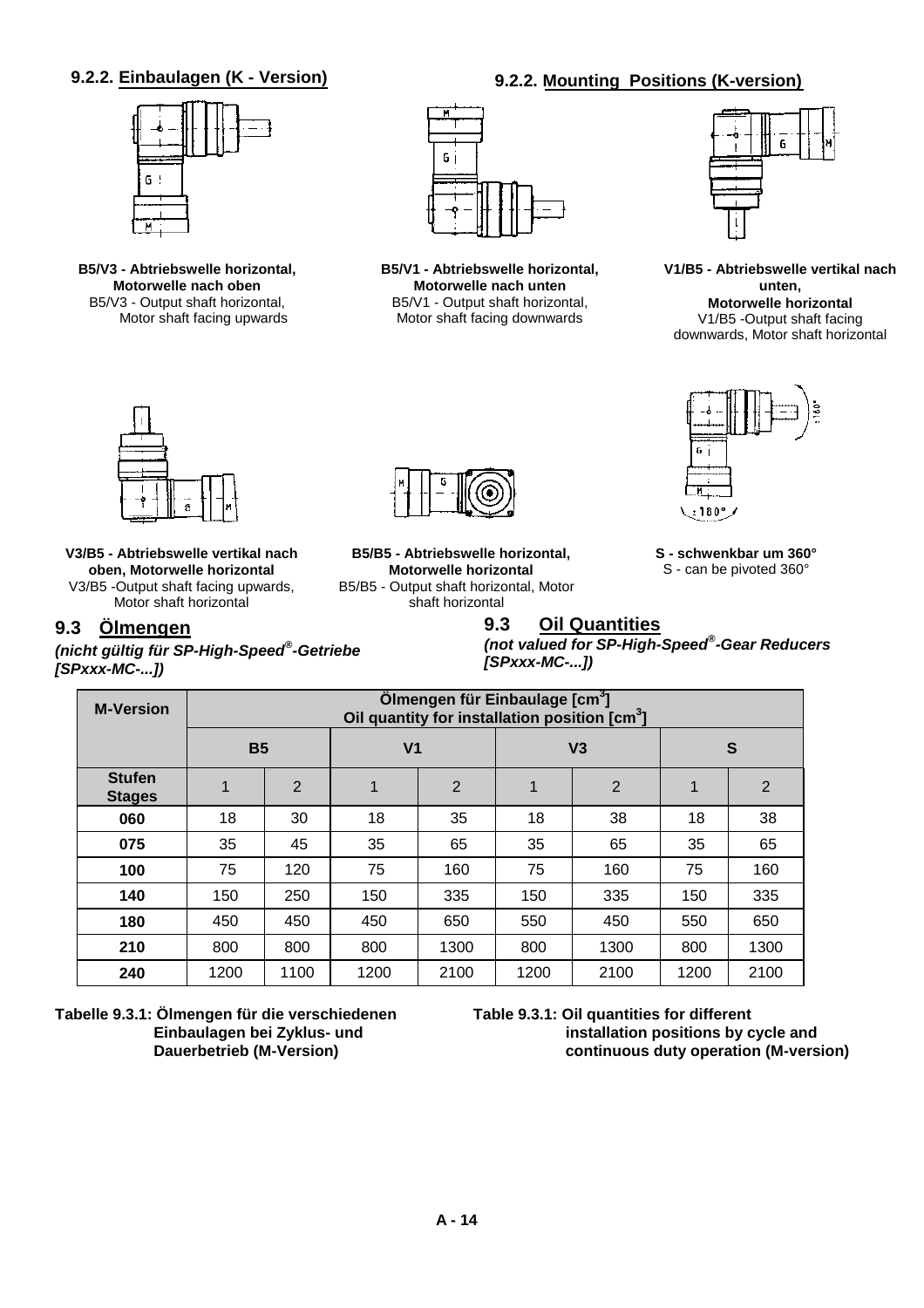| <b>S-Version</b>               |           | Ölmengen für Einbaulage [cm <sup>3</sup> ]<br>Oil quantity for installation position [cm <sup>3</sup> ] |                |                |     |                |     |     |  |  |
|--------------------------------|-----------|---------------------------------------------------------------------------------------------------------|----------------|----------------|-----|----------------|-----|-----|--|--|
|                                | <b>B5</b> |                                                                                                         | V <sub>1</sub> |                |     | V <sub>3</sub> | S   |     |  |  |
| <b>Stufen</b><br><b>Stages</b> |           | 2                                                                                                       |                | $\overline{2}$ |     | $\overline{2}$ |     | 2   |  |  |
| 060                            | 18        | 30                                                                                                      | 18             | 35             | 18  | 35             | 18  | 35  |  |  |
| 075                            | 35        | 45                                                                                                      | 35             | 65             | 40  | 75             | 40  | 75  |  |  |
| 100                            | 95        | 120                                                                                                     | 95             | 165            | 95  | 165            | 95  | 165 |  |  |
| 140                            | 150       | 250                                                                                                     | 150            | 335            | 150 | 335            | 150 | 335 |  |  |
| 180                            | 450       | 500                                                                                                     | 450            | 650            | 450 | 650            | 450 | 650 |  |  |

**Tabelle 9.3.2: Ölmengen für die verschiedenen Table 9.3.2: Oil quantities for different installation Einbaulagen bei Zyklus- und eine positions by cycle and continuous**<br>
Dauerbetrieb (S-Version)<br>
duty operation (S-version) *<u>duty operation</u>* (S-version)

|                                |     | Pausi beti ieb (9 version)                                                                              |      |             |                |      |     |                |      |     |                | $\frac{1}{2}$ |     |              |      |     |                |      |
|--------------------------------|-----|---------------------------------------------------------------------------------------------------------|------|-------------|----------------|------|-----|----------------|------|-----|----------------|---------------|-----|--------------|------|-----|----------------|------|
| <b>K-Version</b>               |     | Ölmengen für Einbaulage [cm <sup>3</sup> ]<br>Oil quantity for installation position [cm <sup>3</sup> ] |      |             |                |      |     |                |      |     |                |               |     |              |      |     |                |      |
|                                |     | <b>B5/V3</b>                                                                                            |      |             | <b>B5/V1</b>   |      |     | V1 / B5        |      |     | V3 / B5        |               |     | <b>B5/B5</b> |      | S   |                |      |
| <b>Stufen</b><br><b>Stages</b> |     | $\overline{2}$                                                                                          | 3    | $\mathbf 1$ | $\overline{2}$ | 3    | 1   | $\overline{2}$ | 3    |     | $\overline{2}$ | 3             |     | 2            | 3    |     | $\overline{2}$ | 3    |
| SK 060<br><b>SPK 060</b>       | 35  | 50                                                                                                      | 55   | 35          | 50             | 55   | 35  | 50             | 95   | 35  | 95             | 95            | 35  | 50           | 55   | 35  | 95             | 95   |
| SK 075<br><b>SPK 075</b>       | 75  | 100                                                                                                     | 70   | 75          | 100            | 70   | 75  | 100            | 115  | 75  | 180            | 115           | 75  | 100          | 70   | 75  | 180            | 115  |
| SK 100<br><b>SPK 100</b>       | 170 | 250                                                                                                     | 180  | 170         | 250            | 180  | 170 | 250            | 290  | 170 | 370            | 290           | 170 | 250          | 180  | 170 | 370            | 290  |
| SK 140<br><b>SPK 140</b>       | 250 | 450                                                                                                     | 380  | 250         | 450            | 380  | 250 | 450            | 590  | 250 | 550            | 590           | 250 | 450          | 380  | 250 | 550            | 590  |
| SK 180<br><b>SPK 180</b>       | 900 | 1250                                                                                                    | 600  | 900         | 1250           | 600  | 900 | 1250           | 1000 | 900 | 2100           | 1000          | 900 | 1250         | 600  | 900 | 2100           | 1000 |
| SK 210<br><b>SPK 210</b>       |     |                                                                                                         | 2000 |             |                | 2000 |     |                | 2700 |     |                | 2700          |     |              | 2000 |     |                | 2700 |
| SK 240<br><b>SPK 240</b>       |     |                                                                                                         | 2300 |             |                | 2300 |     |                | 3400 |     |                | 3400          |     |              | 2300 |     |                | 3400 |

**Tabelle 9.3.3: Ölmengen für die verschiedenen Einbaulagen bei Zyklus- und Dauerbetrieb (K-Version)**

#### **Table 9.3.3: Oil quantities for different installation positions by cycle and continuous duty operation (K-version)**

# **9.4 Ölwechsel**

#### *(nicht gültig für SP-High-Speed® -Getriebe [SPxxx-MC-...])*

Die Baugrößen 060 und 075 sind wartungsfrei. Alle übrigen Getriebe sind lebensdauergeschmiert.

Wir empfehlen jedoch auch bei Synthetikölen ca. alle 10.000 Betriebsstunden einen Ölwechsel, da das Öl verschmutzt und somit einen erhöhten Verschleiß verursacht.

**Vor dem Ölwechsel:** Getriebe auf Betriebstemperatur bringen. Öl durch eine der Verschlußschrauben ablassen, dazu eine obenliegende Verschlußschraube ebenfalls öffnen, damit das Getriebe belüftet ist.

Im Getriebe befinden sich nun noch Öl- und Verschmutzungsreste. Wir empfehlen diese **auszuspülen**. Hierzu Öl einfüllen, Verschlußschrauben eindrehen und kurzzeitig laufen lassen. Öl wieder ablassen und mit vorgeschriebener Menge befüllen.

# **9.4 Oil Change**

#### *(not valued for SP-High-Speed® -Gear Reducers [SPxxx-MC-...])*

The sizes 060 up to 075 are maintenance free. All other gear units are virtually lubricated for life.

We recommend however that the oil is changed approximately every 10,000 operating hours even with synthetic oils, since the oil becomes contaminated, causing increased wear.

**Before changing the oil**, bring the gear reducer to operating temperature. Drain the oil through one of the drain plugs. Open one of the drain plugs at the top as well in order to vent the gear reducer.

All residual oil and dirt inside the gear reducer must be **flushed out**. For this purpose, fill with oil, screw in the drain plugs and briefly let the gear reducer run. Drain off the oil and fill the gear reducer with the specified amount of oil.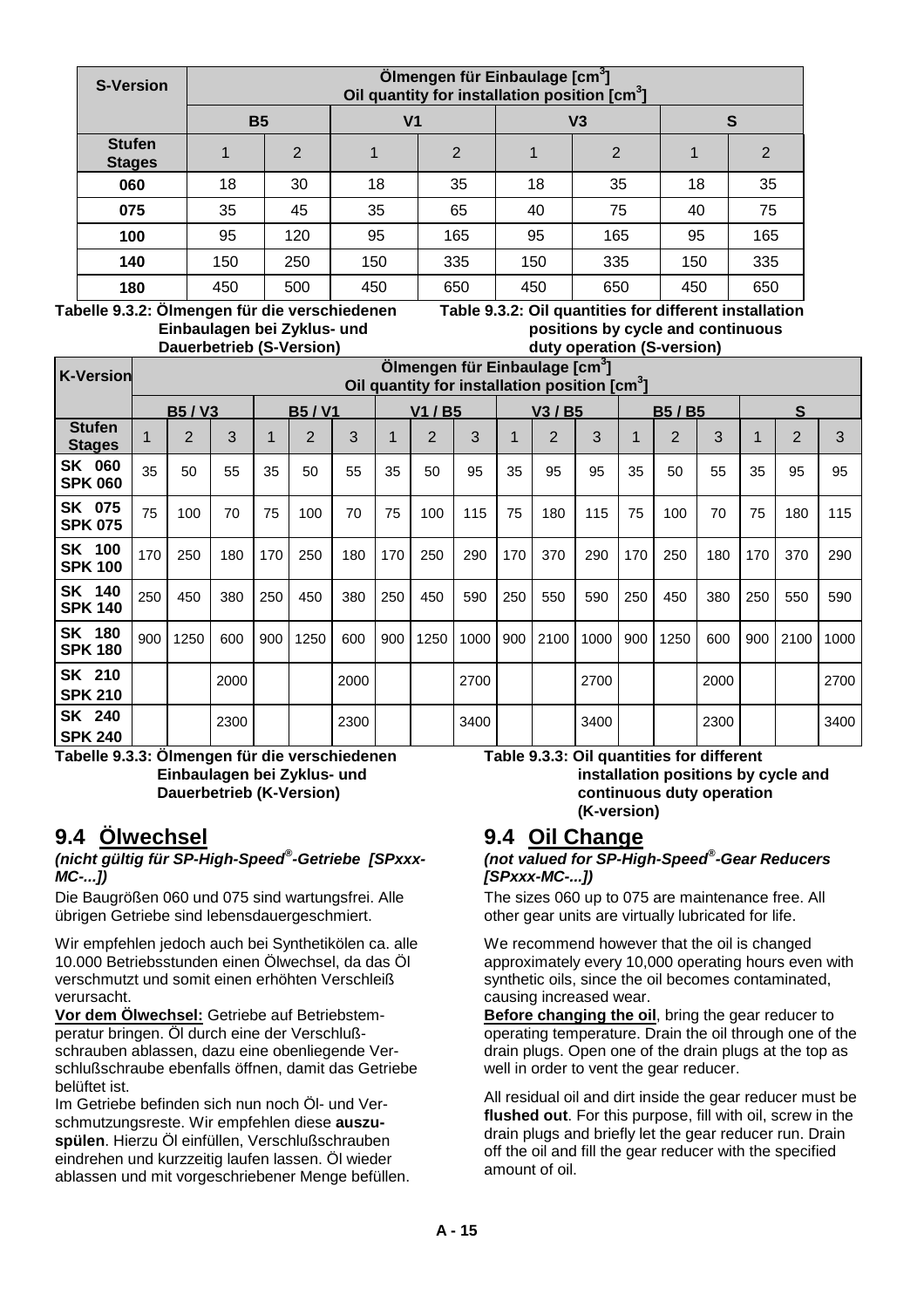Die Verschlußschrauben müssen mit Loctite 573 abgedichtet werden.

Der beschriebene Spülvorgang ist auch dann erforderlich, wenn die Ölsorte gewechselt wird. Anzahl und Lage der Verschlußschraube kann Tabelle 9.4.1 entnommen werden.

#### **Altölentsorgung**

Bei der Altölentsorgung sind die Hinweise der nationalen Organisationen und die jeweils gültigen Richtlinien zu beachten.

#### *Achtung: bei SP-High-Speed® -Getrieben [SPxxx-MC-...] ist kein Schmierstoffwechsel notwendig! Das Getriebe ist wartungsfrei!*

| Getriebe-<br>größe<br>Gear<br>reducer size | <b>Version</b><br>version | <b>Verschlußschraube</b><br>im Antriebsgehäuse<br>Drain plugs in drive<br>housing | Getriebe<br>größe<br>Gear<br>reducer size | <b>Version</b><br>version   | <b>Verschlußsc</b><br>im Lagerflan<br>Drain plugs<br>bearing flang |
|--------------------------------------------|---------------------------|-----------------------------------------------------------------------------------|-------------------------------------------|-----------------------------|--------------------------------------------------------------------|
| 060                                        | M/S                       | 1xM8x1                                                                            | 060                                       | M/S/K                       |                                                                    |
|                                            | Κ                         | 3xM8x1                                                                            |                                           |                             |                                                                    |
| 075                                        | M/S                       | 1xM8x1                                                                            | 075                                       | M/S/K                       |                                                                    |
|                                            | K                         | 3xM8x1                                                                            |                                           |                             |                                                                    |
| 100                                        | М                         | 3xM12x1,5                                                                         | 100                                       | M/S/K                       |                                                                    |
|                                            | S                         | 3xM8x1                                                                            |                                           | 2 u.3-stufig/stage          | 1xM8x1                                                             |
|                                            | K                         | 3xM12x1,5                                                                         |                                           | K 1-stufig/stage            |                                                                    |
| 140                                        | M/S/K                     | 3xM12x1,5                                                                         | 140                                       | M/S/K<br>2 u.3-stufig/stage | 1xM8x1                                                             |
|                                            |                           |                                                                                   |                                           | K 1-stufig/stage            |                                                                    |
| 180                                        | M/S/K                     | 3xM12x1,5                                                                         | 180                                       | M/S/K                       |                                                                    |
|                                            |                           |                                                                                   |                                           | 2 u.3-stufig/stage          | 1xM8x1                                                             |
|                                            |                           |                                                                                   |                                           | K 1-stufig/stage            |                                                                    |
| 210                                        | M                         | 3xM12x1,5                                                                         | 210                                       | М                           | 1xM8x1                                                             |
| 240                                        | М                         | 3xM12x1,5                                                                         | 240                                       | M                           | 1xM12x1,5                                                          |

**Tabelle 9.4.1: Verschlußschrauben (Lage, Anzahl und Größe)**

# **10. Schraubenverbindungen**

Die Verbindung zwischen dem Getriebegehäuse und der Kundenkonstruktion erfolgt durch die vier Bohrungen im Getriebegehäuse.

Sichern der Schrauben mit Loctite, Schraubensicherungskleber.

Aus Tabelle 10.1. können die Schraubenqualitäten und Anzugsmomente in Abhängigkeit von der Getriebebaugröße und Getriebevariante entnommen werden.

The screw plugs must now be sealed with Loctite 573. The gear reducer must also be flushed as described above when changing to a different oil grade. The number and position of the drain plugs can be found in Table 9.4.1.

#### **Disposal of waste oil**

Waste oil must be disposed of in accordance with the directions of the relevant national associations and the applicable regulations.

| Attention: no lubrication exchange is necessary for |
|-----------------------------------------------------|
| SP-High-Speed®-Gear Reducers [SPxxx-MC-]! The       |
| <b>Gear Reducer is maintenance free!</b>            |

| sion<br>sion            | <b>Verschlußschraube</b><br>im Antriebsgehäuse<br>Drain plugs in drive<br>housing | <b>Getriebe</b><br>größe<br>Gear<br>reducer size | <b>Version</b><br>version   | Verschlußschraube<br>im Lagerflansch<br>Drain plugs in<br>bearing flange |
|-------------------------|-----------------------------------------------------------------------------------|--------------------------------------------------|-----------------------------|--------------------------------------------------------------------------|
| M/S                     | 1xM8x1                                                                            | 060                                              | M/S/K                       |                                                                          |
| K.                      | 3xM8x1                                                                            |                                                  |                             |                                                                          |
| M/S                     | 1xM8x1                                                                            | 075                                              | M/S/K                       |                                                                          |
| K                       | 3xM8x1                                                                            |                                                  |                             |                                                                          |
| $M_{\odot}$             | 3xM12x1,5                                                                         | 100                                              | M/S/K                       |                                                                          |
| $\overline{\mathsf{S}}$ | 3xM8x1                                                                            |                                                  | 2 u.3-stufig/stage          | 1xM8x1                                                                   |
| K                       | 3xM12x1,5                                                                         |                                                  | K 1-stufig/stage            |                                                                          |
| M/S/K                   | 3xM12x1,5                                                                         | 140                                              | M/S/K<br>2 u.3-stufig/stage | 1xM8x1                                                                   |
|                         |                                                                                   |                                                  | K 1-stufig/stage            |                                                                          |
|                         |                                                                                   | 180                                              | M/S/K                       |                                                                          |
| M/S/K                   | 3xM12x1,5                                                                         |                                                  | 2 u.3-stufig/stage          | 1xM8x1                                                                   |
|                         |                                                                                   |                                                  | K 1-stufig/stage            |                                                                          |
| M                       | 3xM12x1,5                                                                         | 210                                              | M                           | 1xM8x1                                                                   |
| м                       | 3xM12x1.5                                                                         | 240                                              | M                           | 1xM12x15                                                                 |

**Table 9.4.1.: Drain plugs (position, quantity and size)**

# **10. Bolt Connections**

The gear reducer is connected to the customer´s construction via the four holes in the gear reducer. Secure the screws with Loctite, screw security adhesive.

The screw sizes and tightening torques are listed in table 10.1. as a function of the reducer size and reducer variation.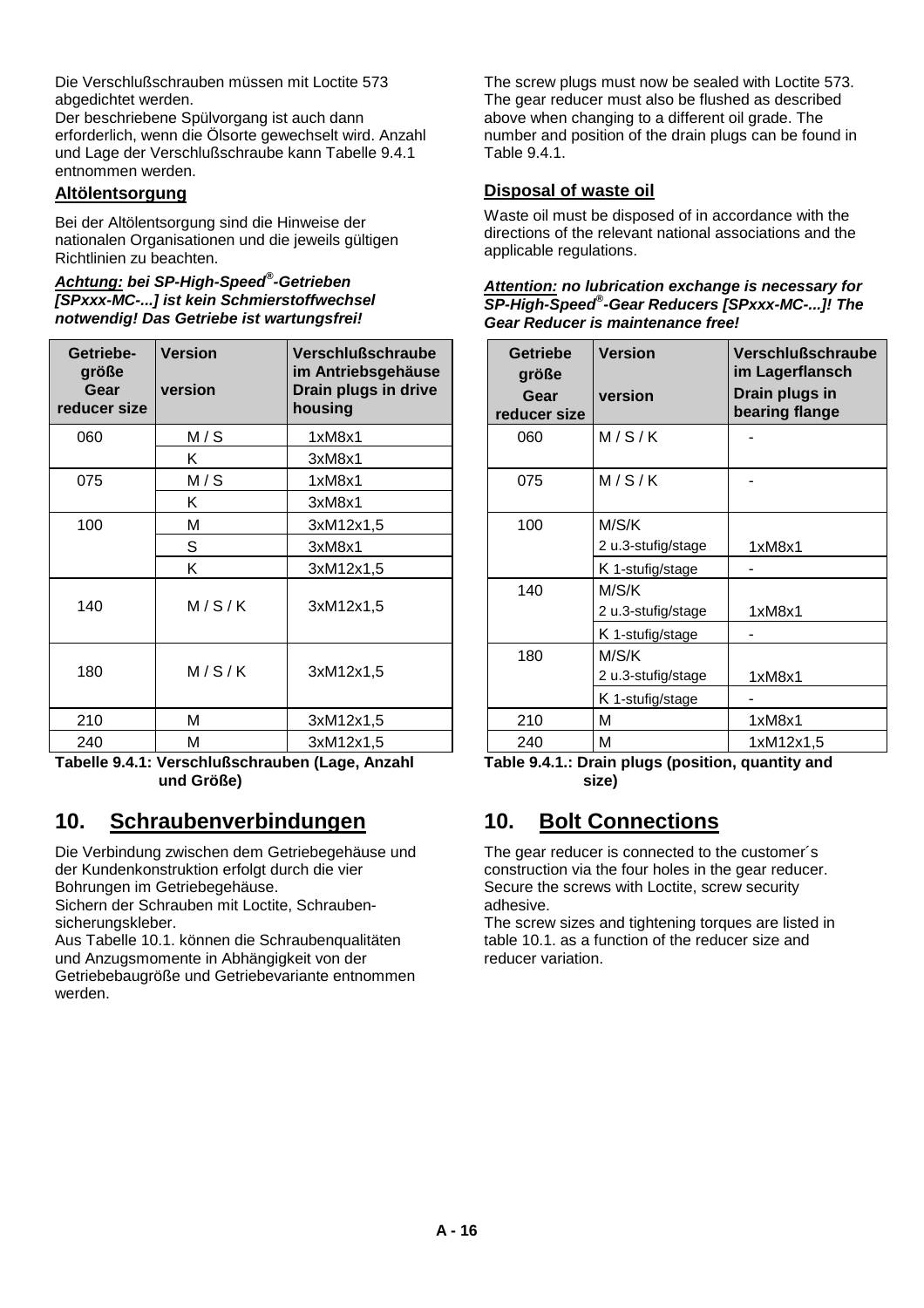| Getriebe-<br>größe   | <b>Version</b> | Lochkreis<br>$\varnothing$ [mm] | Schrauben-<br>größe | 4 x Durch-<br>messer [mm] | <b>Festigkeits-</b><br>klasse | <b>Anzugsmomente</b><br>[Nm]     |
|----------------------|----------------|---------------------------------|---------------------|---------------------------|-------------------------------|----------------------------------|
| Gear reducer<br>size | <b>Version</b> | <b>Bolt circle</b><br>dia [mm]  | <b>Screw size</b>   | $4 \times$ dia [mm]       | <b>Strength class</b>         | <b>Tightening torque</b><br>[Nm] |
| 060                  | M/S/K          | 68                              | M 5                 | 5,5                       | 12.9                          | 9,7                              |
| 075                  | M/S/K          | 85                              | M 6                 | 6,6                       | 12.9                          | 16,5                             |
| 100                  | M/S/K          | 120                             | M 8                 | 9,0                       | 12.9                          | 40                               |
| 140                  | M/S/K          | 165                             | M <sub>10</sub>     | 11,0                      | 12.9                          | 81                               |
| 180                  | M/S/K          | 215                             | M <sub>12</sub>     | 13,0                      | 12.9                          | 140                              |
| 210                  | M              | 250                             | M16                 | 17,0                      | 12.9                          | 340                              |
| 240                  | M              | 290                             | M16                 | 17,0                      | 12.9                          | 340                              |

#### **Tabelle 10.1: Schraubenverbindung zur Kundenkonstruktion**

|                |      |                       | <b>Anzugsmoment [Nm]</b>      |      |
|----------------|------|-----------------------|-------------------------------|------|
|                |      |                       | <b>Tightening Torque [Nm]</b> |      |
|                |      | Festigkeitsklasse     |                               |      |
|                |      | <b>Property class</b> |                               |      |
| <b>Gewinde</b> | 4.8  | 8.8                   | 10.9                          | 12.9 |
| <b>Thread</b>  |      |                       |                               |      |
| <b>M3</b>      | 0,56 | 1,28                  | 1,8                           | 2,15 |
| M 3,5          | 0,86 | 1,96                  | 2,75                          | 3,30 |
| M 4            | 1,28 | 2,9                   | 4,1                           | 4,95 |
| M 5            | 2,5  | 5,75                  | 8,1                           | 9,7  |
| M 6            | 4,3  | 9,9                   | 14                            | 16,5 |
| <b>M8</b>      | 10,5 | 24                    | 34                            | 40   |
| M 10           | 21   | 48                    | 67                            | 81   |

Stehbolzen bzw. dazugehörige Mutter (mind. Qualität 8) entsprechend mit Qualität 8.8 anziehen, falls nicht anders vorgegeben

#### **Tabelle 10.2: Allgemeine Schraubenverbindung (soweit nicht anders angegeben)**

Für **Rückfragen** stehen wir und unsere Vertretungen Ihnen gerne jederzeit zur Verfügung.

Bei **Rücklieferungen** zur Überprüfung bzw. zur Reparatur bitten wir um Sendung an unser Werk.

**Technische Änderungen vorbehalten. 11/02**

#### **Table 10.1: Bolt connections to customer´s construction**

|         |      |                       | <b>Anzugsmoment [Nm]</b>      |      |
|---------|------|-----------------------|-------------------------------|------|
|         |      |                       | <b>Tightening Torque [Nm]</b> |      |
|         |      | Festigkeitsklasse     |                               |      |
|         |      | <b>Property class</b> |                               |      |
| Gewinde | 4.8  | 8.8                   | 10.9                          | 12.9 |
| Thread  |      |                       |                               |      |
| M 3     | 0.56 | 1,28                  | 1,8                           | 2,15 |
| M 3,5   | 0,86 | 1,96                  | 2,75                          | 3,30 |
| M 4     | 1,28 | 2,9                   | 4,1                           | 4,95 |
| M 5     | 2,5  | 5,75                  | 8,1                           | 9,7  |
| M 6     | 4,3  | 9,9                   | 14                            | 16,5 |
| M 8     | 10,5 | 24                    | 34                            | 40   |
| M 10    | 21   | 48                    | 67                            | 81   |

Stay bolt and nut respectively (min. quality 8) tightened with quality 8.8, if nothing else is fixed)

#### **Table 10.2: General bolt connections (if nothing else is fixed)**

# **11. Service 11. Service**

We, and our representatives, would be pleased to help at any time with **questions**.

Please **return** any equipment for checking or repair to our factory

**Technical modifications reserved. 11/02**